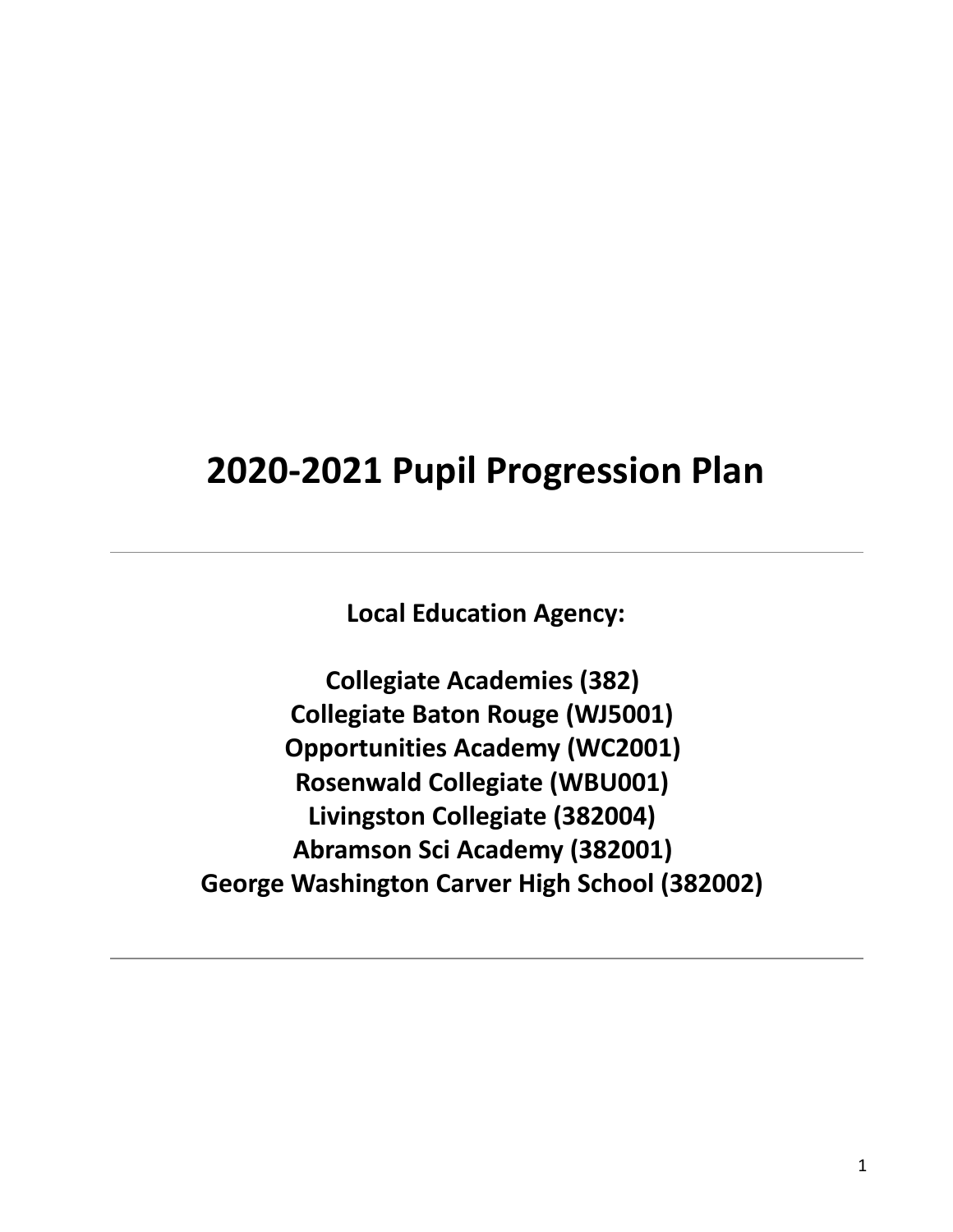#### **Background and Purpose**

Louisiana state law (R.S. 24.4) requires local education agencies (LEAs) to establish a comprehensive Pupil Progression Plan based on student performance on the Louisiana Educational Assessment Program with goals and objectives that are compatible with the Louisiana Competency-Based Education Program and which supplements the minimum standards approved by the State Board of Elementary and Secondary Education (BESE). **The plan shall address student placement and promotion** and shall require the student's mastery of grade-appropriate skills before he or she can be recommended for promotion.

The law states that "particular emphasis shall be placed upon the student's proficiency in gradeappropriate skills which may be considered in promotion and placement; however, each local school board shall establish a policy regarding student promotion and placement." The law goes on to require the state Department of Education to establish, subject to the approval of BESE, the level of achievement on the fourth and eighth grade LEAP test-in mathematics, English language arts, science, and social studies-needed for students to advance to grades five and nine. BESE must also determine the nature and application of various intervention options to be used when students fail to meet the minimum academic standards approved by the board.

BESE has established minimum standards in *Bulletin 1566 – Pupil Progression Policies and Procedures* . that relate to placement, promotion, and supports and interventions for students not meeting minimum academic standards. BESE has also approved regulations pursuant to state law that relate to placement and promotion in *Bulletin 741 – Louisiana Handbook for School*  Administrators, which includes but is not limited to instructional time, grading policies, credit recovery, and graduation requirements. These bulletins also adhere to federal and state laws and regulations that govern the placement and promotion of students with disabilities, English learners, and transfer students.

The purpose of this document is to assist LEAs in developing their required Pupil Progression Plan in accordance with applicable laws and regulations, and to codify LEA policies and procedures related to student placement and promotion. In each section of this document, language that conforms to applicable laws and regulations has been prepopulated. Space is provided for LEAs to add any additional local policies and procedures that fulfill the mandate of the law and support students in acquiring proficiency in grade-appropriate skills. Once completed, submitted to the Louisiana Department of Education, and published locally, teachers shall determine promotion or placement of each student on an individual basis. LEAs may review promotion and placement decisions in order to ensure compliance with their established policy, and reviews may be initiated by a school's governing body, the local superintendent, or a student's parent or legal custodian.

Questions about this document should be directed to  $ppp@la.gov$ .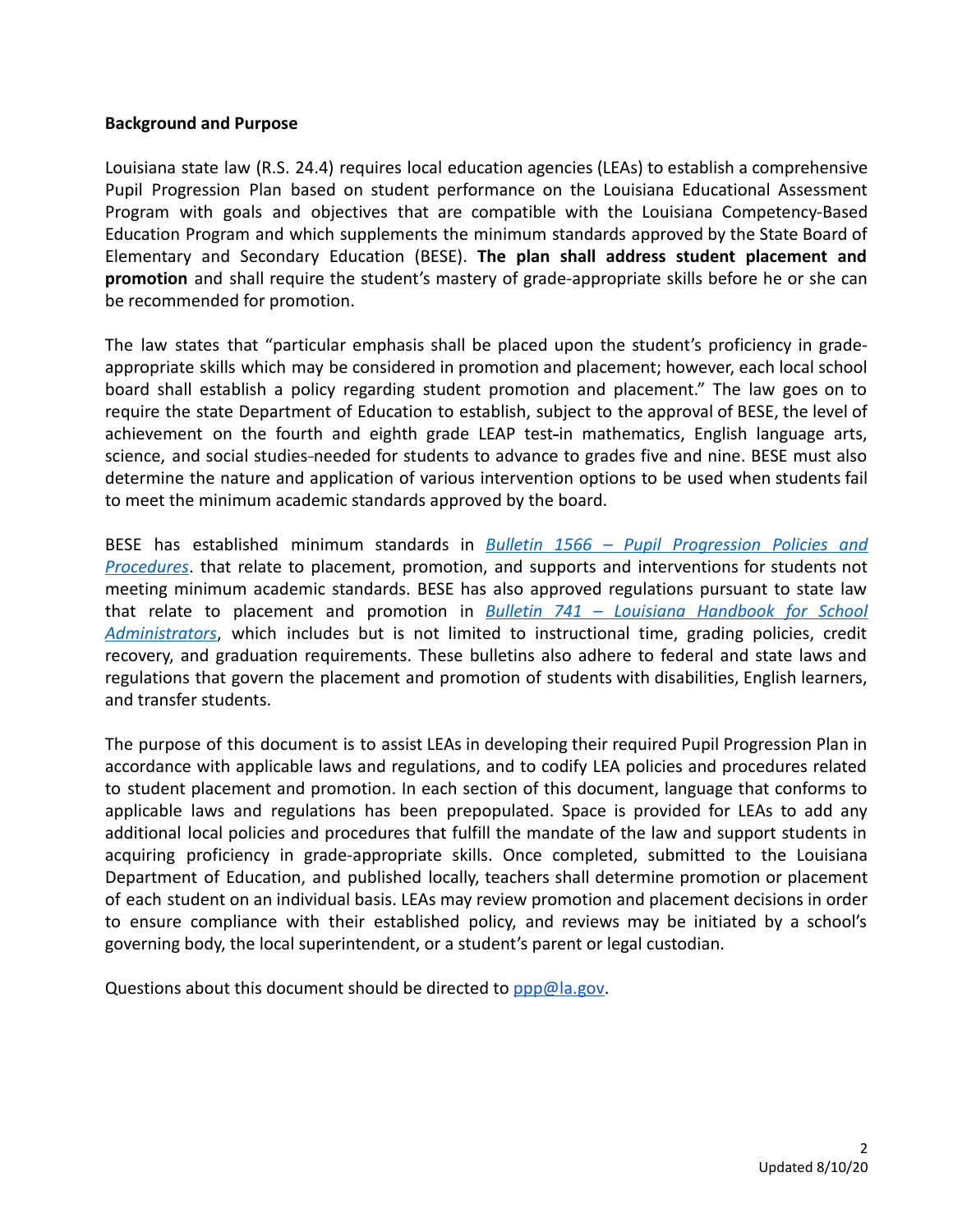## **Table of Contents**

| Placement of students in Kindergarten and Grade 1                      | 4  |
|------------------------------------------------------------------------|----|
| <b>Placement of transfer students</b>                                  | 5  |
| Promotion for students in kindergarten and grades 1, 2, 3, 5, 6, and 7 | 6  |
| Promotion of students in grade 4                                       | 7  |
| Promotion and support of students in Grade 8                           | 9  |
| <b>High School Considerations</b>                                      | 11 |
| <b>Support for students</b>                                            | 15 |
| Promotion and placement of certain student populations                 | 16 |
| <b>Alternative education placements</b>                                | 18 |
| Due process related to student placement and promotion                 | 19 |
| Additional LEA policies related to student placement, promotion, etc.  | 19 |
| <b>LEA assurances and submission information</b>                       | 20 |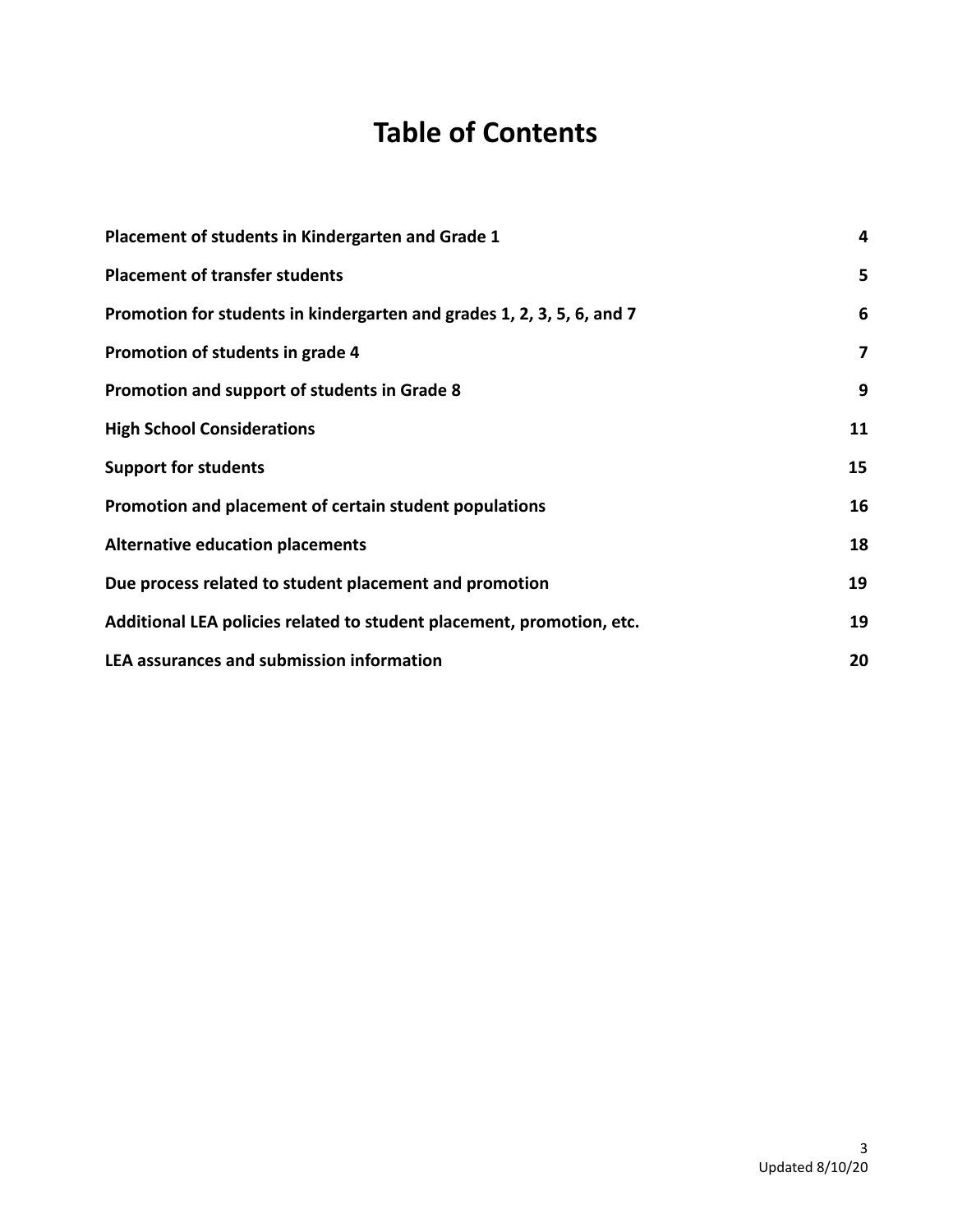## Placement of students in Kindergarten and Grade 1

#### **Kindergarten**

Schools can only make recommendations to parents regarding student enrollment in kindergarten, since kindergarten is not mandatory. However, in accordance with state law (R.S. 17:221), once students have enrolled in kindergarten, they are subject to compulsory attendance laws and promotion requirements set forth by the LEA.

Every child, as a prerequisite to enrollment in any first grade of a public school, shall meet one of the following criteria:

- attended a full-day public or private kindergarten for a full academic year; or
- passed an academic readiness screening administered by the LEA at the time of enrollment for first grade

The minimum age for kindergarten shall be one year younger than the age required for that child to enter first grade. Each local educational governing authority, by rule, may provide for a child of younger age to enter kindergarten, provided that such child has been evaluated and identified as gifted in accordance with state regulations for such evaluation.

#### **Grade 1**

- Any child admitted to kindergarten pursuant shall be eligible to enter first grade upon successful completion of kindergarten, provided all other applicable entrance requirements have been fulfilled.
- The age at which a child may enter the first grade of any public school at the beginning of the public school session shall be six years on or before September thirtieth of the calendar year in which the school year begins.
- Any child transferring into the first grade of a public school from another state and not meeting the requirements herein for kindergarten attendance shall be required to pass an academic readiness screening administered by the LEA prior to the time of enrollment for the first grade.

#### *In the space below, please describe any additional placement considerations or policies required by the LEA. Include the names of any required assessments and explain how results will be used.*

Not applicable because Collegiate Academies Schools serve students in grades 9 through 12.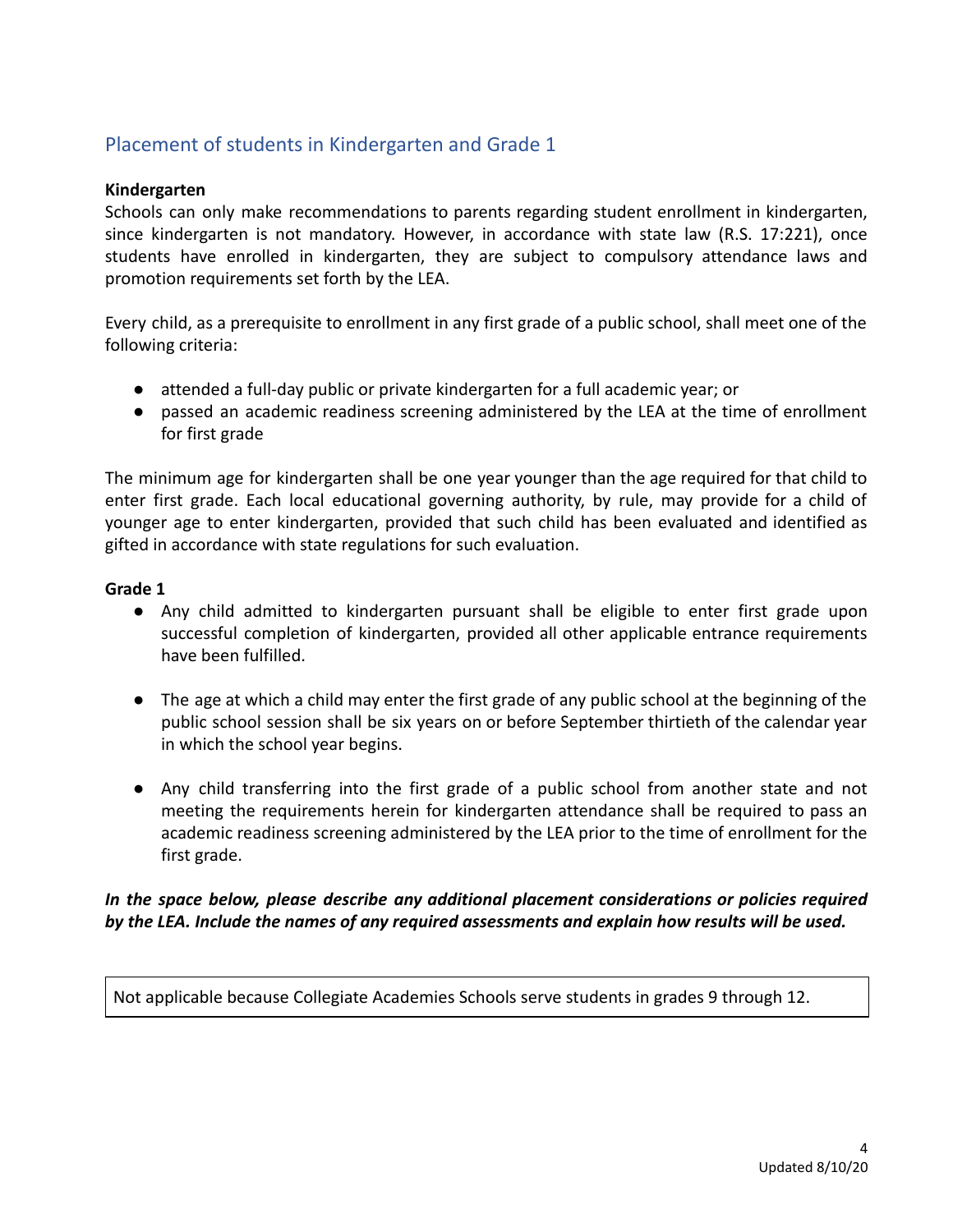## Placement of transfer students

A student who has transferred from a public school, in- or out-of-state, or a nonpublic school, shall be granted credit for work completed in the previous school. A properly certified transcript shall be required with the student's record of attendance, levels of achievement, history of immunization, and units of credit earned.

Evaluation information for exceptional students transferring from another school system shall be reviewed by pupil appraisal and approved by a supervisor of special education before the student is enrolled in a special education program.

Students in grades 5 and 9 transferring to a public school from any in-state nonpublic school, any approved home study program, or a Louisiana resident transferring from any out-of-state school, shall be required to pass the English language arts and mathematics portions of the LEAP placement test.

#### *In the space below, please describe any additional considerations or local policies related to placement of transfer students.*

All placement decisions are based solely on **credits (not age or years in school)** as documented on a transcript. Due to graduation requirements, Collegiate Academies cannot place students into a grade without proof of credits earned.

If a student transfers from another country and has academic records and/or a transcript, the school's academic and operations teams will evaluate the records in consultation with district staff to determine which credits the student has earned towards a Louisiana diploma. All personnel will reference resources that adequately describe the education system in the student's prior country.

If a student transfers from another country and does not have any academic records, the school academic and operations teams will consult with the student and family to determine in which subject(s) we should test the student for proficiency in order to award credit.

Our schools provide a Free Appropriate Public Education (FAPE) to all students regardless of disability. Parents of students with disabilities - including students with an Individualized Education Program (IEP), and Individualized Accommodations Plan (IAP) under Section 504, and an Individualized Health Plan (IHP) - should notify the school of their students' needs and accommodations upon enrollment to ensure the student receives the appropriate placement and support.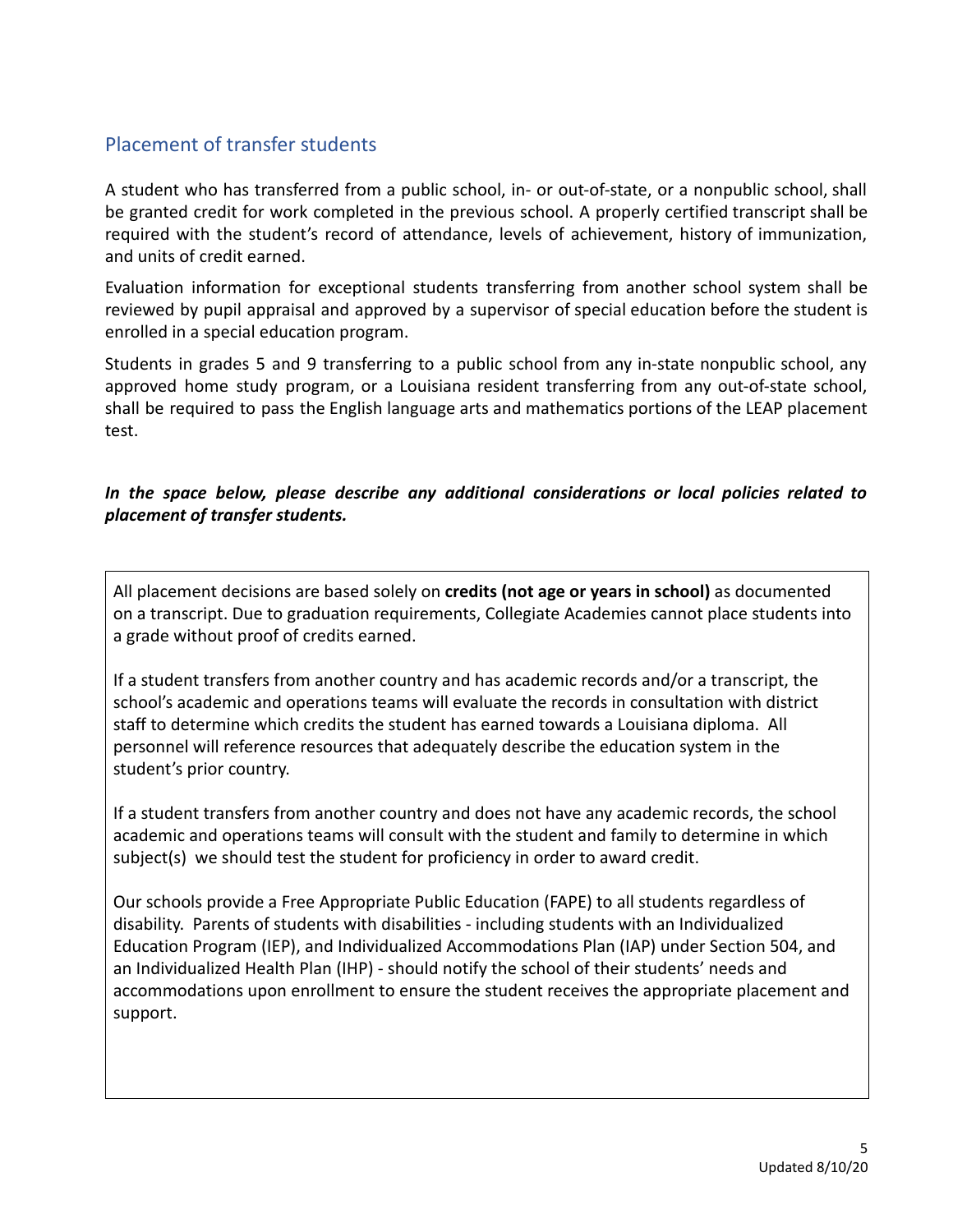Transfer students must have earned a total of **6** or more credits to be placed as a **tenth grader** , including the following required courses:

| English I or Louisiana approved English Language Arts course | 1 credit  |
|--------------------------------------------------------------|-----------|
| Louisiana approved Mathematics Course                        | 1 credit  |
| Louisiana approved Social Students Course                    | 1 credit  |
| Louisiana approved Science Course                            | 1 credit  |
| Two elective credits                                         | 2 credits |

If a student has taken and passed a course but *not* passed the accompanying End of Course or LEAP 2025 Exam, *and* the student has not yet passed the graduation assessment requirement for that area of student, they **may** be required to repeat the course at Collegiate Academies in order to pass the exam and meet graduation requirements.

Transfer students must have earned a total of **12** or more credits to be placed as a **eleventh**  grader, including the following required courses:

| English I                                                                       | 1 credit  |
|---------------------------------------------------------------------------------|-----------|
| English II or one additional Louisiana approved English Language Arts<br>Course | 1 credit  |
| Algebra I                                                                       | 1 credit  |
| One additional Louisiana approved Mathematics Course                            | 1 credit  |
| Two Louisiana approved Science Courses                                          | 2 credits |
| Two Louisiana approved Social Studies Courses                                   | 2 credits |
| Four elective credits                                                           | 4 credits |

If a student has taken and passed a course but *not* passed the accompanying End of Course of LEAP 2025 Exam, *and* the student has not yet passed the graduation assessment requirement for that rea of student, they **may** be required to repeat the course at Collegiate Academies in order to pass the exam and meet graduation requirements.

Transfer students must have earned a total of **18** or more credits to be placed as a **twelfth**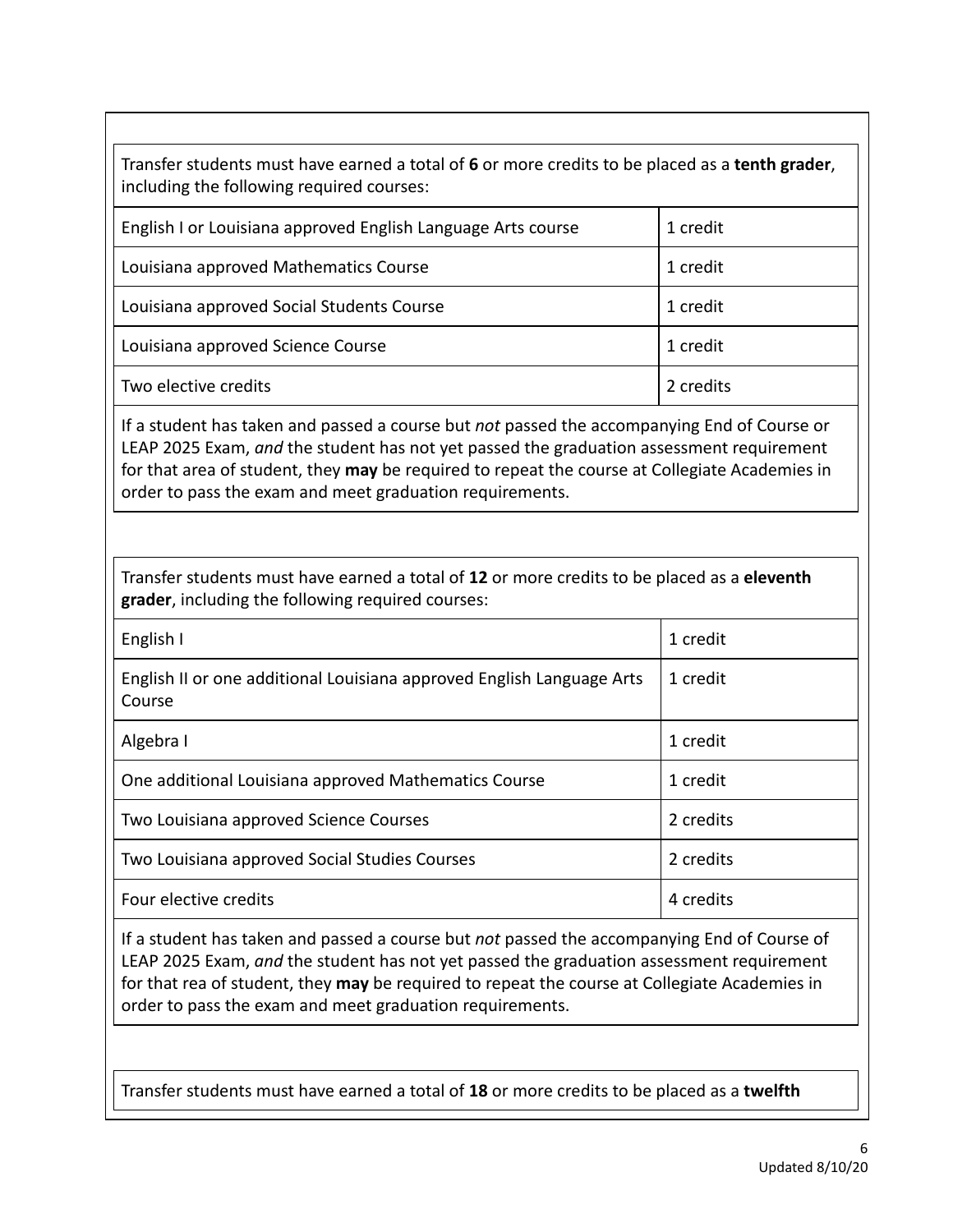| grader, including the following required courses:                                                        |           |
|----------------------------------------------------------------------------------------------------------|-----------|
| English I                                                                                                | 1 credit  |
| English II                                                                                               | 1 credit  |
| English III or AP Language and Composition or another Louisiana<br>approved English Language Arts Course | 1 credit  |
| Algebra I                                                                                                | 1 credit  |
| Geometry                                                                                                 | 1 credit  |
| Algebra II OR another Louisiana approved Mathematics Course                                              | 1 credit  |
| Three Louisiana approved Science Courses, including Biology                                              | 3 credits |
| Three Louisiana approved Social Studies courses                                                          | 3 credits |
| One Foreign Language Course                                                                              | 1 credit  |
| One course Technology category or Arts Category                                                          | 1 credit  |
| Four elective credits                                                                                    | 4 credits |

Students who entered ninth grade prior to 2018 must have already passed the one English (English II and/or English III), math (Algebra I or Geometry), and Science or Social Studies (Biology or US History) EOC or LEAP 2025 test to be considered an eleventh grader.

If a student has taken and passed a course but *not* passed the accompanying End of Course or LEAP 2025 Exam, *and* the student has not yet passed the graduation assessment requirement for that area of student, they **may** repeat the course at Collegiate Academies in order to pass the exam and meet graduation requirements.

All students in the Opportunities Academy (OA) program will be classified as 12th graders regardless of prior credits earned. Students who have not yet earned diplomas prior to entering OA may have an opportunity to do so if they are eligible to attend for the necessary number of years to earn the remaining credits towards their LEAP Connect Diploma (Students will age out of the program when they turn 22. If they turn 22 during the year they will be eligible until the school year concludes).

Students participating in any Louisiana extension program are enrolled in 13th grade.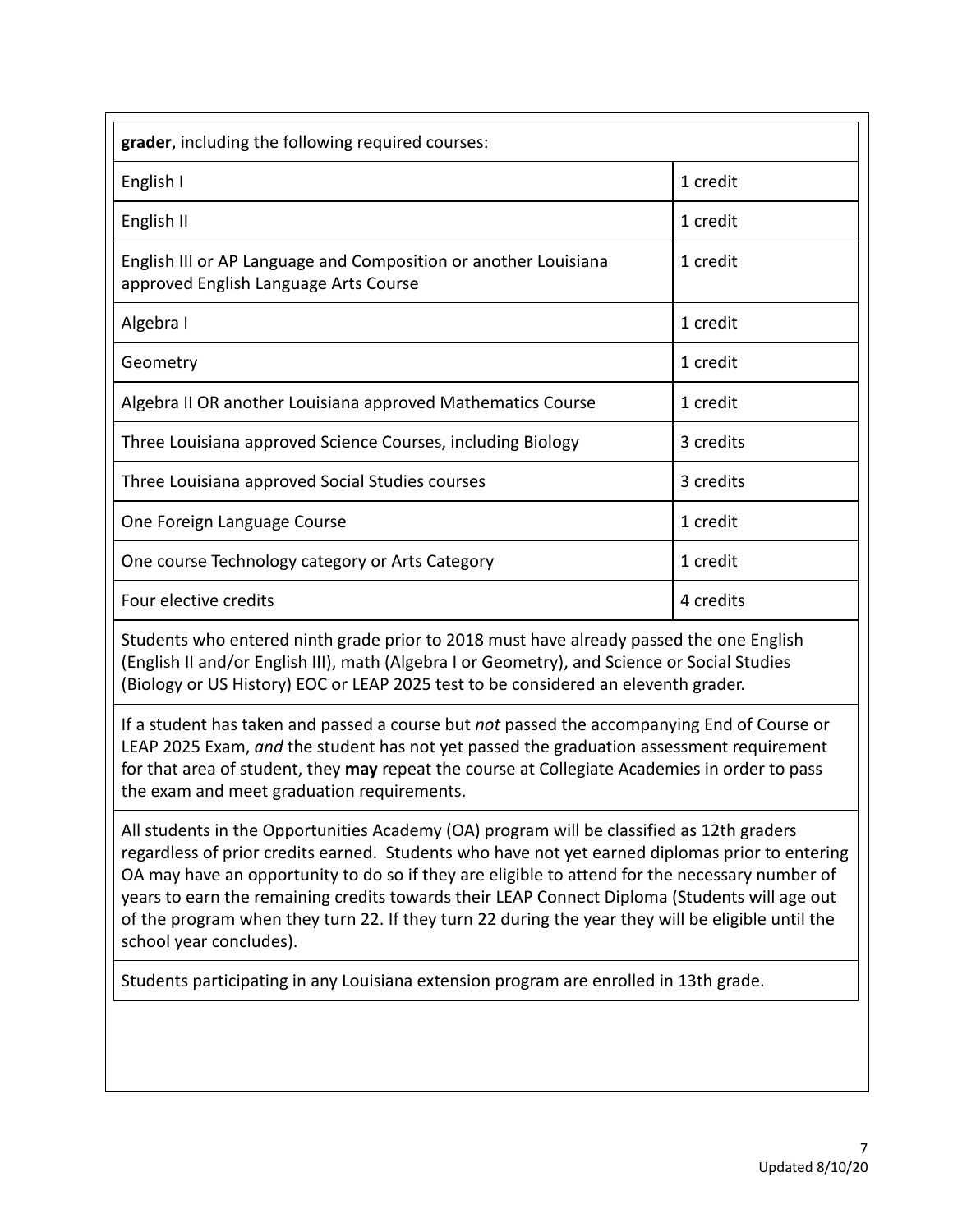The above requirements are subject to flexibility if a student has the ability to obtain the necessary graduation requirements within the school's schedule in the timeline allotted. In order to make this decision, the school should compare the child's IGP with the school schedule and determine if the child can earn all necessary credits for graduation in the time allotted prior to graduation.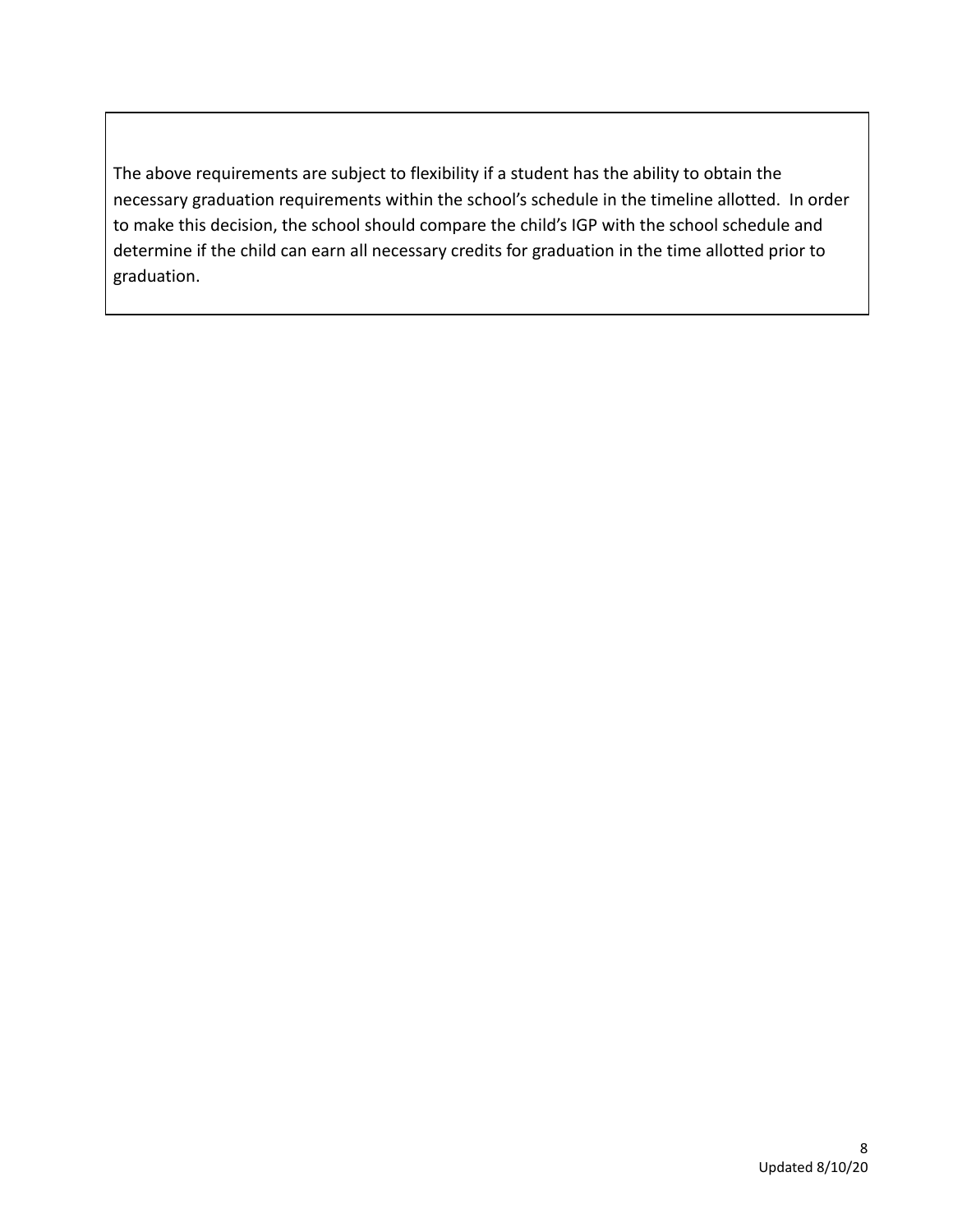## Promotion for students in kindergarten and grades 1, 2, 3, 5, 6, and 7

Teachers shall, on an individual basis, determine the promotion of each student according to the local Pupil Progression Plan. Particular emphasis shall be placed upon the student's proficiency in grade-appropriate skills.

*In the space below, please describe the LEA's policies and procedures that will be used to determine promotion for students in Kindergarten and Grades 1, 2, 3, 5, 6, and 7.* 

Not applicable because Collegiate Academies Schools serve students in grades 9 through 12.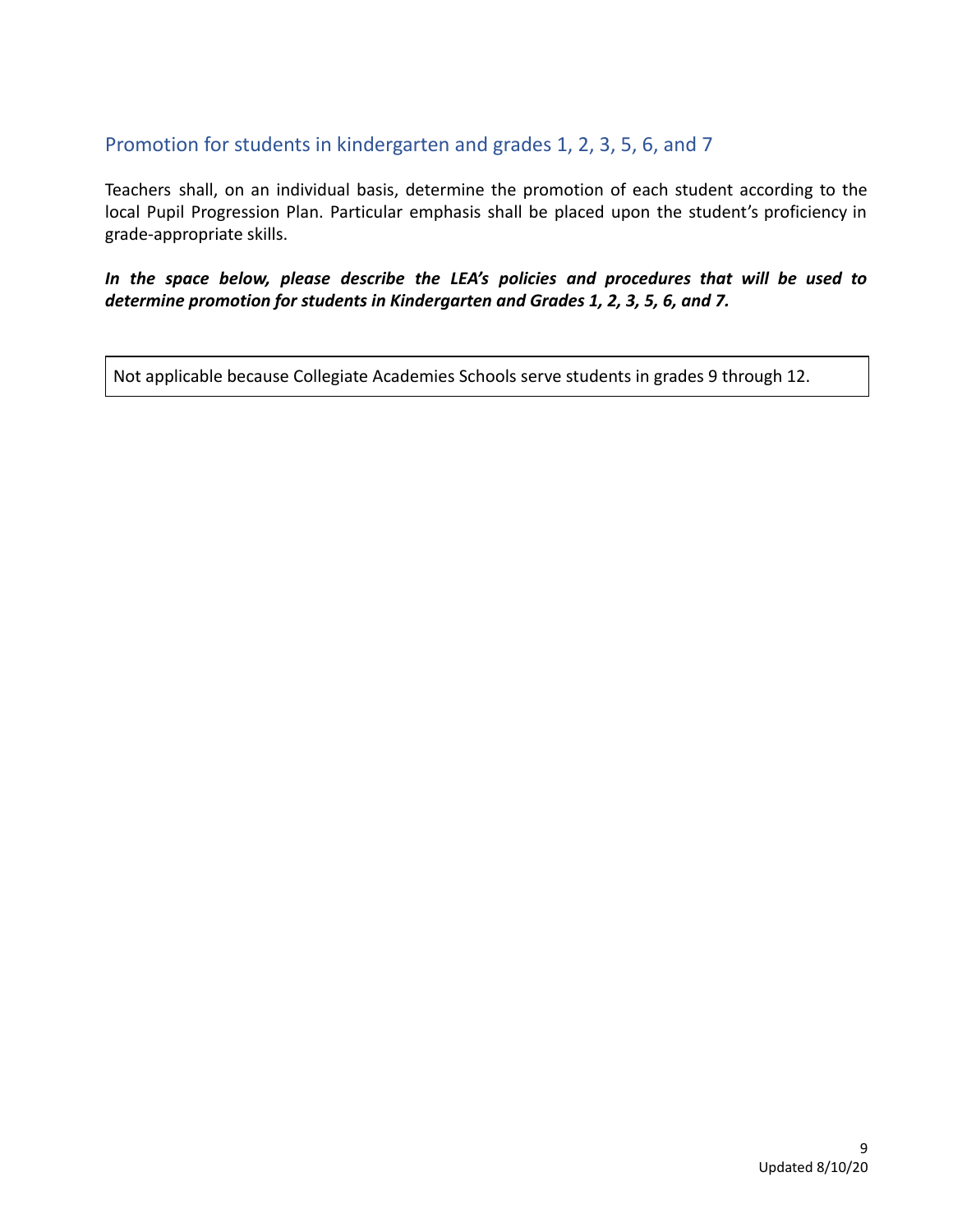## Promotion of students in grade 4

Each LEA shall identify third and fourth grade students who have not met an acceptable level of performance that would enable them to successfully transition to the next grade level. Fourth grade students who have not met the acceptable level of performance may be retained or promoted, but in either case, shall be provided with an individual academic improvement plan that adheres to the following requirements:

- The school shall convene an in-person meeting with the student's parent or legal custodian, all teachers of core academic subjects, and specialized support personnel, as needed, to review the student's academic strengths and weaknesses, discuss any other relevant challenges, and formulate an individual academic improvement plan designed to assist the student in achieving proficiency in all core academic subjects. All participants shall sign the documented plan and meet to review progress at least once more before the next administration of the LEAP assessment.
- The student shall be provided with focused, on-grade level instructional support that is appropriate to the content area(s) in which the student has not yet achieved proficiency. Instruction shall be aligned with state academic content standards.
- The student shall be identified as requiring an academic improvement plan in the state Student Information System (SIS).
- The student shall be afforded the opportunity to receive grade-level instruction during the summer.
- Each LEA shall adopt a written policy pertaining to the development of individual academic improvement plans. This policy shall be included in the Pupil Progression Plan.
- The Department shall audit a random sampling of students identified as needing an individual academic improvement plan in each local education agency each year.

The LDOE will provide to each LEA a roster of third and fourth grade students who have scored below the "Basic" achievement level in at least two core academic subjects. Such roster will assist the LEA in making final determinations relative to students' required individual academic plans.

- The decision to retain a student as a result of his/her failure to achieve the standard on the LEAP shall be made by the LEA in accordance with this pupil progression plan.
- The individual academic improvement plan shall continue to be in effect until such time as the student achieves a score of "Basic" in each of the core academic subjects that initially led to the development of the student's individual academic plan.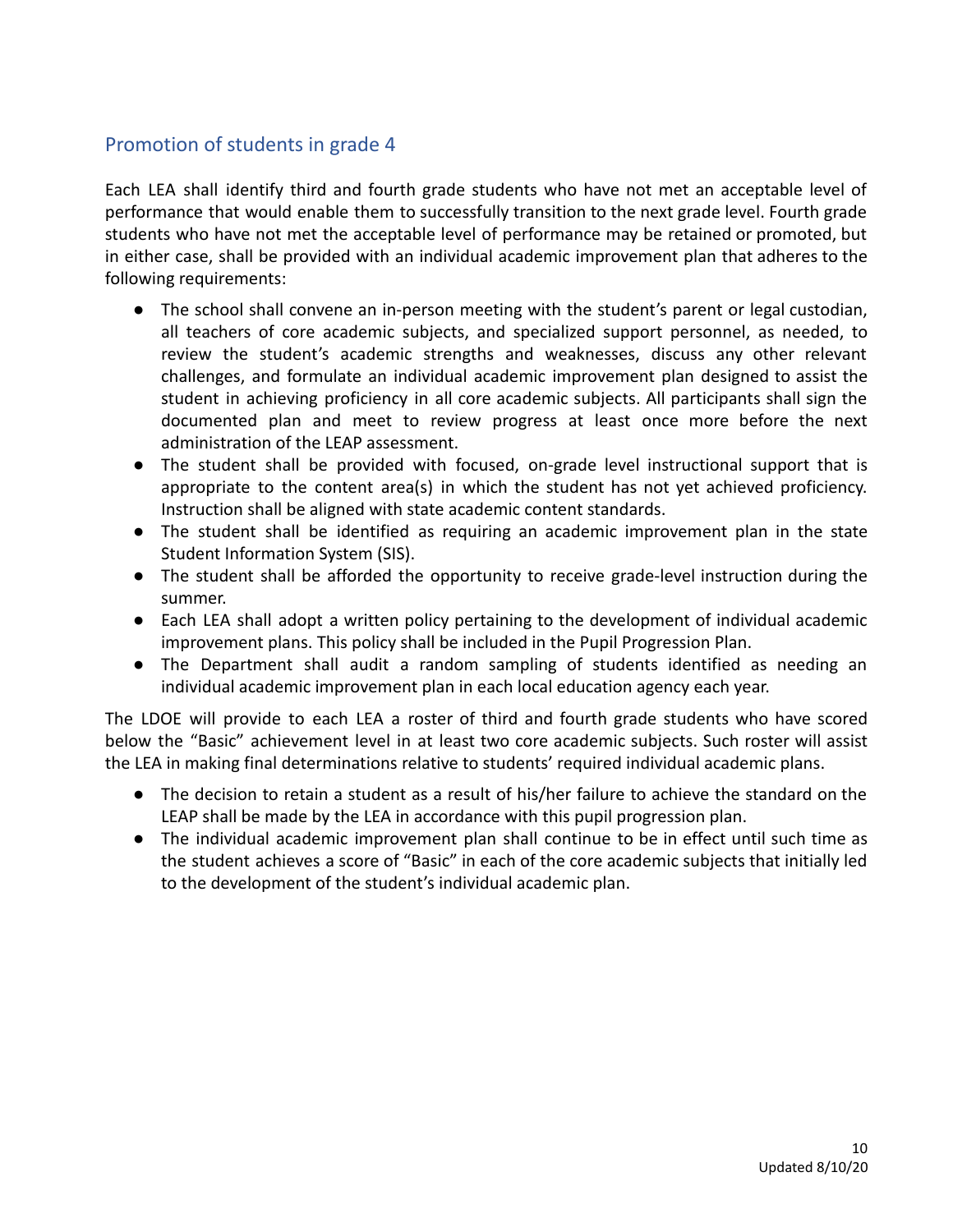*In the space below, please describe any local policies or additional considerations used to determine promotion of students at the end of the fourth grade.* 

Not applicable because Collegiate Academies Schools serve students in grades 9 through 12.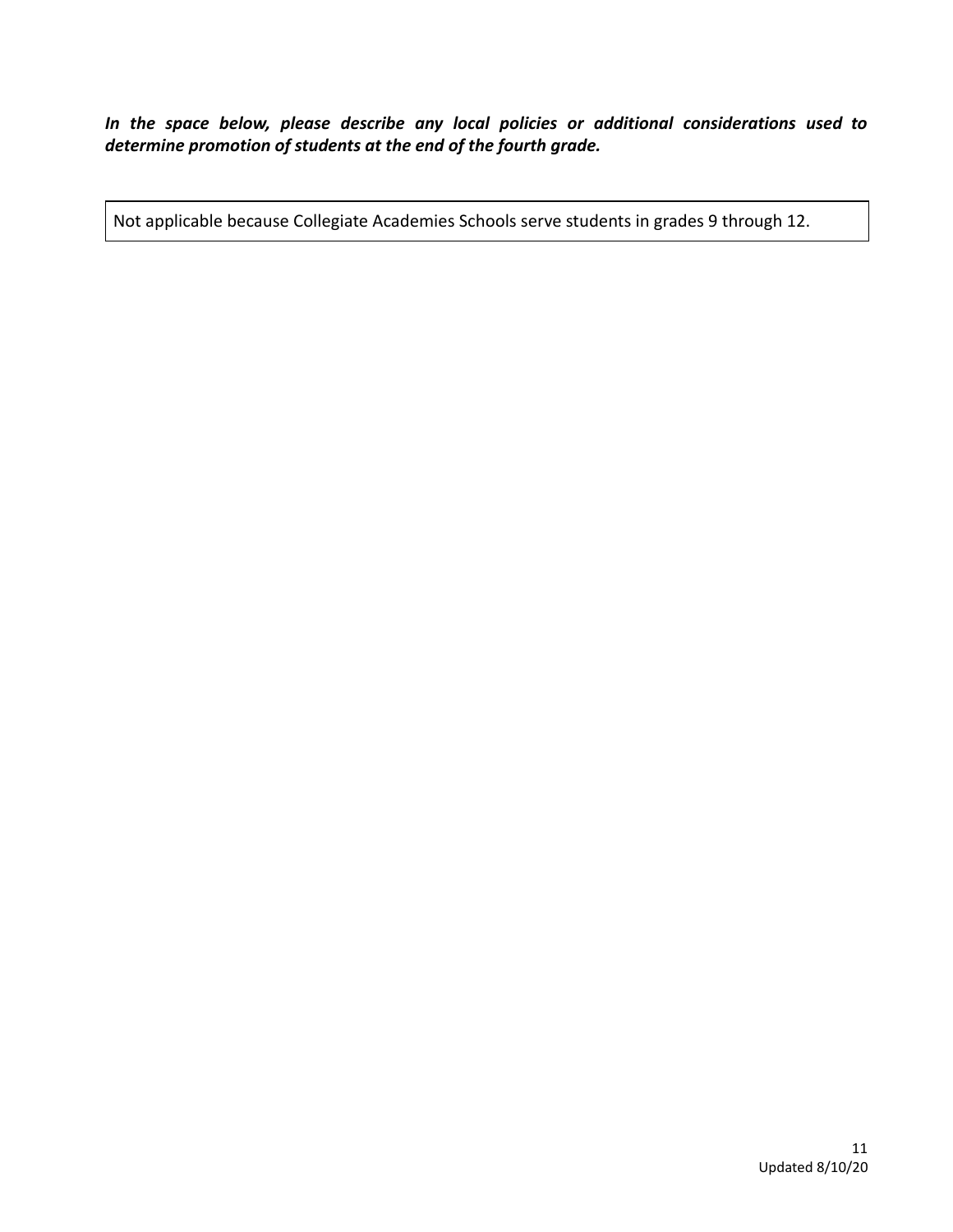## Promotion and support of students in Grade 8

#### **Regular Grade 8 Promotion**

Eighth grade students shall score at least at the "Basic" achievement level in either English language arts or mathematics and "Approaching Basic" in the other subject in order to be promoted to the ninth grade. Students who do not meet the promotion standard after taking the eighth-grade state assessments in the spring may be placed on a high school campus in the transitional ninth grade. For any student who recently completed the eighth grade and is transferring into the LEA from another state or country after the completion of summer remediation, the LEA shall review the student's academic record to determine appropriate placement in ninth grade or transitional ninth grade. Such placement shall occur no later than October 1 of each school year.

#### **Grade 8 Promotion Waivers**

The LEA may waive the state policy for students scoring at the "Unsatisfactory" level in English language arts or mathematics, if the student scores at the "Basic" level in the other, provided that the student has participated in the spring administrations of LEAP and has attended the summer remediation program offered by the LEA.

An LEA, through its superintendent, may grant a waiver on behalf of individual students who are unable to participate in LEAP testing or unable to attend LEAP summer remediation, including summer remediation required for placement in transitional ninth grade, because of one or more of the following extenuating circumstances as verified through appropriate documentation:

*Physical Illness appropriate documentation must include verification that the student is under the medical care of a licensed physician for illness, injury, or a chronic physical condition that is acute or catastrophic in nature. Documentation must include a statement verifying that the illness, injury, or chronic physical condition exists to the extent that the student is unable to participate in remediation.* 

Custody Issues—certified copies of the court-ordered custody agreements must be submitted to the *LEA at least ten school days prior to summer remediation* 

#### **Transitional 9<sup>th</sup> Grade**

Any first-time eighth grade student who does not meet the passing standard set forth in BESE Bulletin 1566, §703, and any student not eligible for any waiver pursuant to §707 of the bulletin, after completing summer remediation, may be placed on a high school campus in transitional ninth grade.

LEAs shall follow the guidelines set forth in §703 to determine, based on evidence of student learning, whether eighth grade students may be promoted to the ninth grade or placed on a high school campus in transitional ninth grade. The percentage of an LEA's eighth graders placed in transitional ninth grade is expected to remain stable over time. In the event that the percentage of an LEA's eighth graders placed in transitional ninth grade exceeds the percentage of eighth graders in that LEA eligible for transitional ninth grade at the conclusion of the prior school year, the local superintendent of that LEA shall provide a written justification to the state superintendent.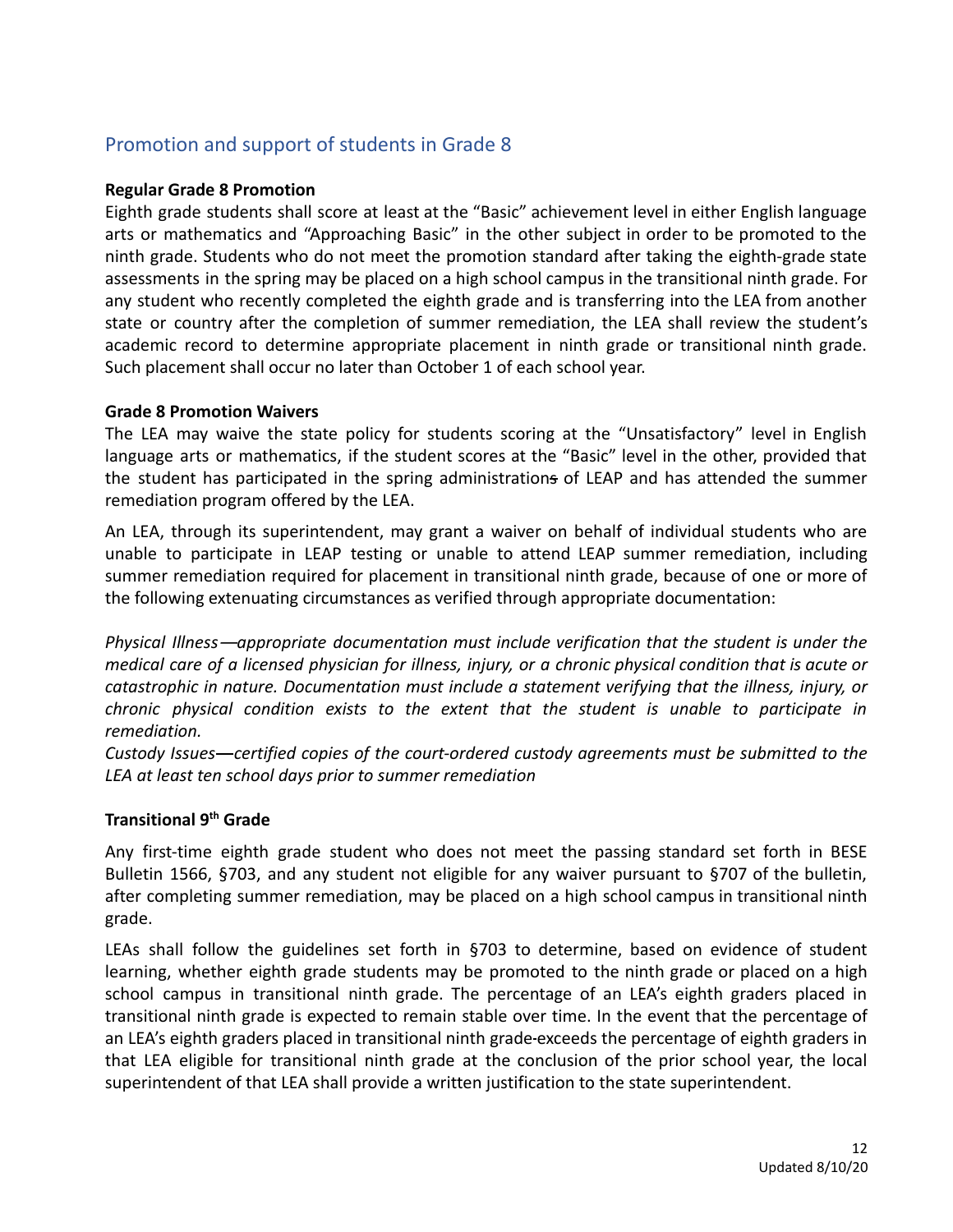The initial decision to place a student in the transitional ninth grade or to retain a student in the eighth grade shall be made by the school in which the student is enrolled in the eighth grade, in consultation with the student's parents.

The LEA shall admit transitional ninth grade students, subject to any admissions requirements approved by the school's governing authority or charter authorizer.

For any student who recently completed the eighth grade from another state or country and is transferring into the LEA after summer remediation has taken place, the LEA shall review the student's academic record to determine appropriate placement in ninth grade or transitional ninth grade. Students placed in the transitional ninth grade shall complete the remediation program offered by the LEA. Such placement shall occur no later than October 1 of each school year.

After one full year of transitional ninth grade, students shall be included in the ninth grade graduation cohort for high school accountability purposes.

Students enrolled in transitional ninth grade shall receive appropriate academic supports in any subjects in which they did not score at or above proficient, as determined by BESE. A plan outlining such academic supports shall be included in the student's individual graduation plan (IGP). Progress pursuant to such specified academic supports shall be reviewed at least once throughout the school year in order to determine effectiveness and any needed adjustments.

#### *In the space below, please describe any local policies or additional considerations used to determine promotion of students at the end of the eighth grade.*

Collegiate Academies does not determine promotion at the end of the eighth grade but ensures Transitional Ninth grade students have adequate interventions and supports to make progress with high school level coursework. We will use this template to ensure adequate planning for all students. This will be included in their cumulative file.

For the 2020-2021 school year, due to closure of schools in the spring through end of the school year in 2019-2020 and the elimination of state testing, Collegiate Academies will follow the local guidance from NOLA Public Schools about the determination and placement of T9 students.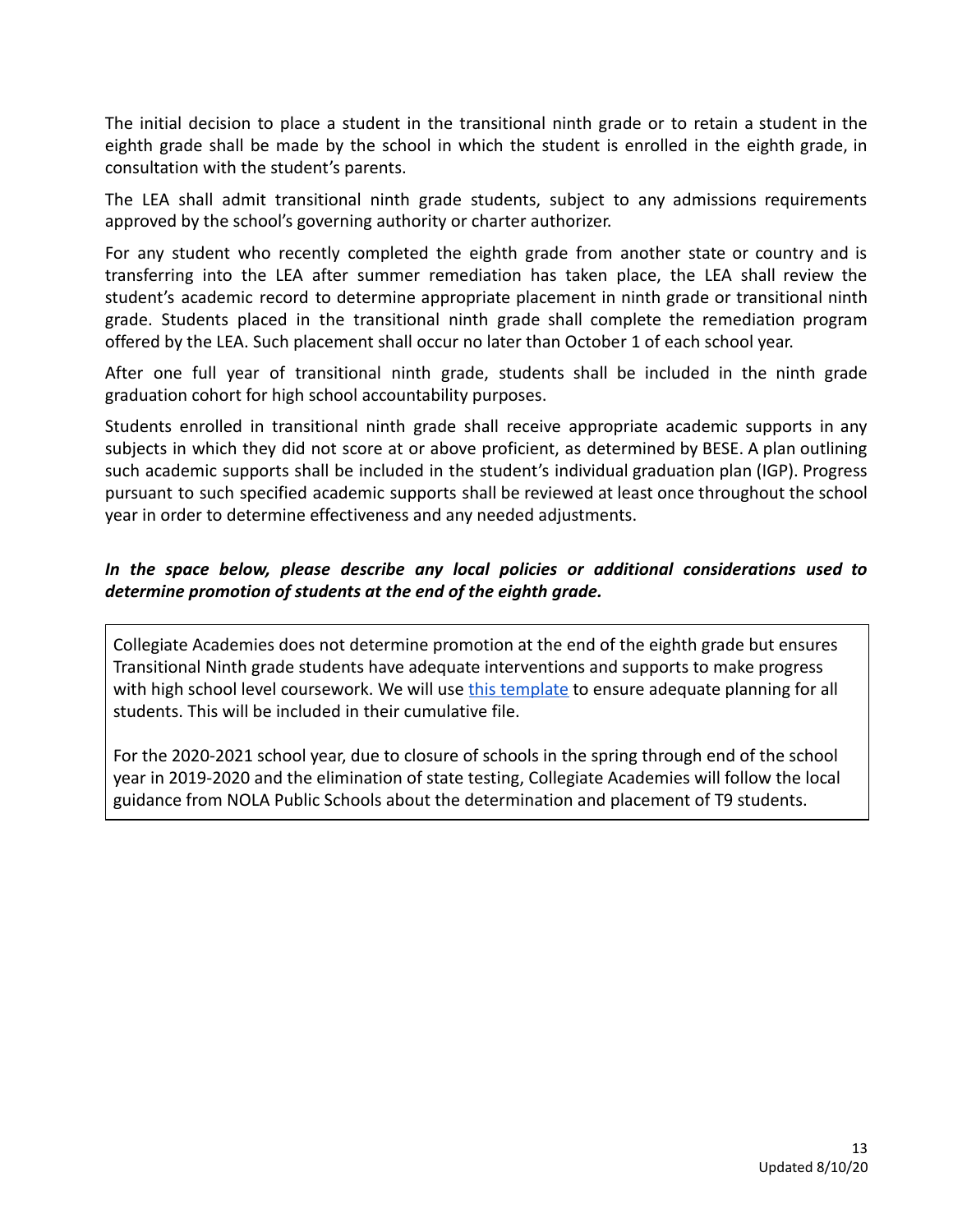## High School Considerations

#### **Instructional Minutes**

When awarding credit based on instructional time, LEAs shall provide a minimum of 7,965 instructional minutes for one Carnegie credit, and students shall be in attendance for a minimum of 7,515 minutes. In order to grant one-half Carnegie credit, LEAs shall provide a minimum of 3,983 instructional minutes, and students shall be in attendance for a minimum of 3,758 minutes.

#### **Individual Graduation Planning**

By the end of the eighth grade, every student (with the assistance of his parent or other legal custodian and school guidance personnel, counselor) or IEP team (when applicable) shall begin to develop an Individual Graduation Plan (IGP). An IGP guides the next academic year's coursework, assisting students in exploring educational and career possibilities and in making appropriate secondary and postsecondary education decisions as part of an overall career/post-secondary plan.

#### **Financial Aid Planning**

Louisiana requires public school students graduating spring 2018 and beyond to take one of the following steps as part of their Individual Graduation Plan:

- **Complete the FAFSA; or**
- **Complete the Louisiana TOPS form** ; or
- **•** Certify a waiver in writing to the LEA (sample: **non-participation LEA form/Letter**); or
- Receive a waiver through the district hardship waiver process.

#### **Early Graduation**

Each LEA shall develop an early graduation program allowing students to accelerate their academic progress, complete all state graduation requirements, and receive a high school diploma in less than four years.

- The early graduation program may include distance education (§2326), dual enrollment (§2327), and Carnegie credit and credit flexibility (§2314).
- LEAs shall not have any policies or requirements that would prevent students from graduating in less than four years.

#### **Credit Recovery**

Students may earn a maximum of seven credit recovery units that may be applied towards diploma graduation requirements and no more than two Carnegie units annually. The school system must annually report to LDE the rationale for any student:

- receiving more than two credit recovery credits annually; and/or
- applying more than seven total credit recovery Carnegie units towards graduation requirements.

Students earning Carnegie credit in a credit recovery course must have previously taken and failed the field. Previously attempted coursework is considered an academic record and must be recorded on the official transcript.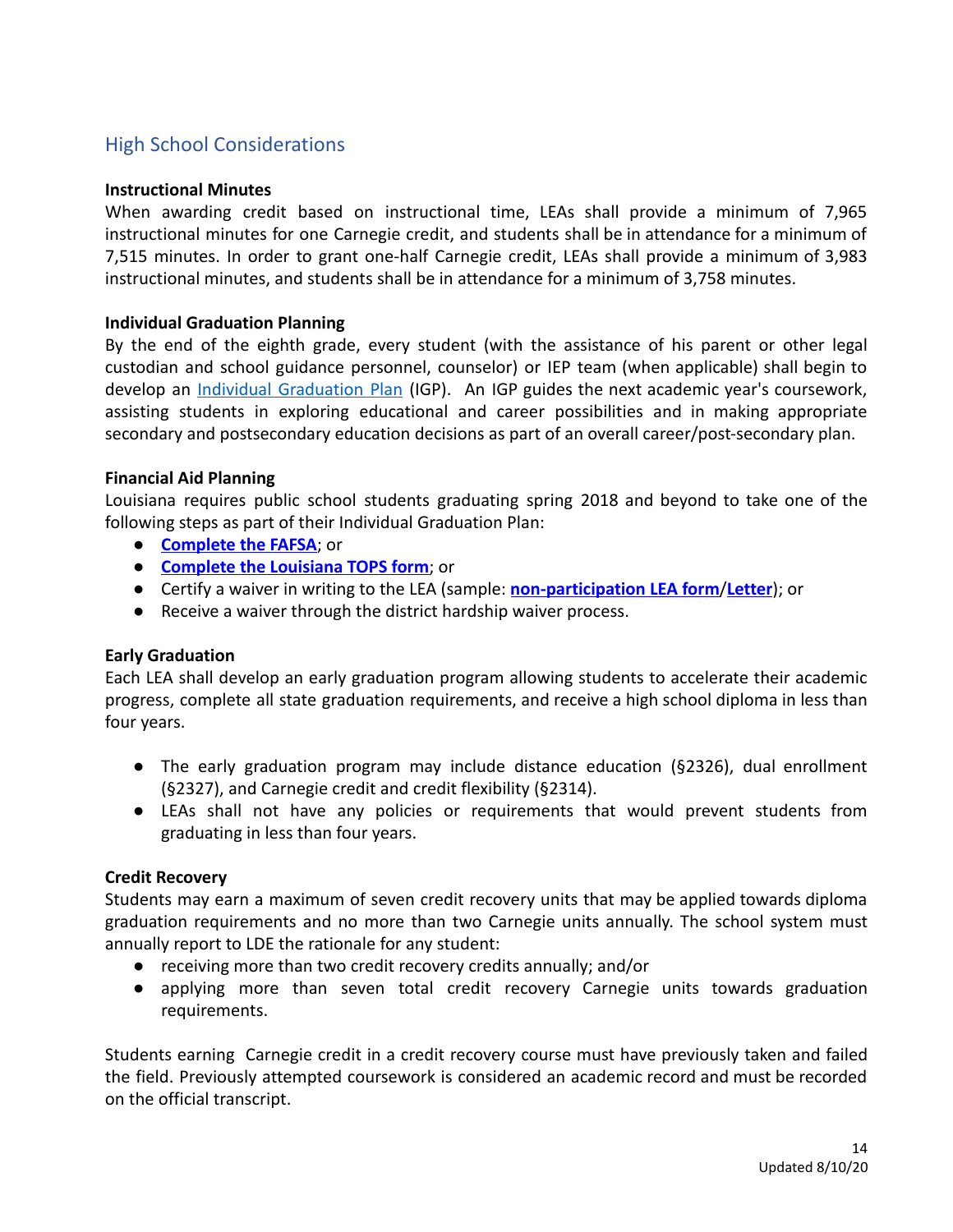Completed credit recovery courses must be recorded and clearly labeled on the official transcript.

Students enrolled in credit recovery courses are not required to meet the instructional minute requirements found in §333 (Part A).

Credit recovery courses must be aligned with state content standards and include a standards aligned pre-assessment to identify unfinished learning and a standards aligned post-assessment to demonstrate course proficiency for content identified as non-proficient.

Credit recovery courses taught in a classroom setting using online courses designed for credit recovery must have an assigned certified Louisiana teacher of record or certified teacher of record recognized through a state reciprocity agreement facilitating the instruction.

The end-of-course exam weight in a student's final grade determined by the LEA must be the same for a traditional course and a credit recovery course. Students who have previously passed the end-of-course exam, but have failed the course, may choose to retain the previous end-of-course exam score in lieu of participating in an additional administration of the exam.

#### **NCAA Policy**

#### **Nontraditional Courses**

Courses include classes taught online or through blended learning, distance learning, credit recovery, independent study, or similar means. For a nontraditional program to be approved, the courses must meet the following requirements:

- The courses must meet NCAA course requirements.
- The courses must have ongoing and regular teacher-initiated interaction for the purposes of teaching, evaluating, and providing assistance throughout the duration of the course. Examples include synchronous or asynchronous instructive interaction, including emails, videoconferencing, online chats, phone calls, and feedback on assessments.
- The courses must have a defined time period for completion. This means the nontraditional program must identify the fastest and slowest paths to successfully complete a course.

Nontraditional courses could fail to meet NCAA core-course requirements for any of the following reasons:

- Does not require regular and ongoing instructive interaction between the student and teacher throughout the duration of a course.
- Does not require students to complete the entire course.
- Allows students to take numerous courses at the same time, especially courses in the same subject area or that are sequential.
- Does not prepare students for four-year college classwork.
- Does not have official student grade records.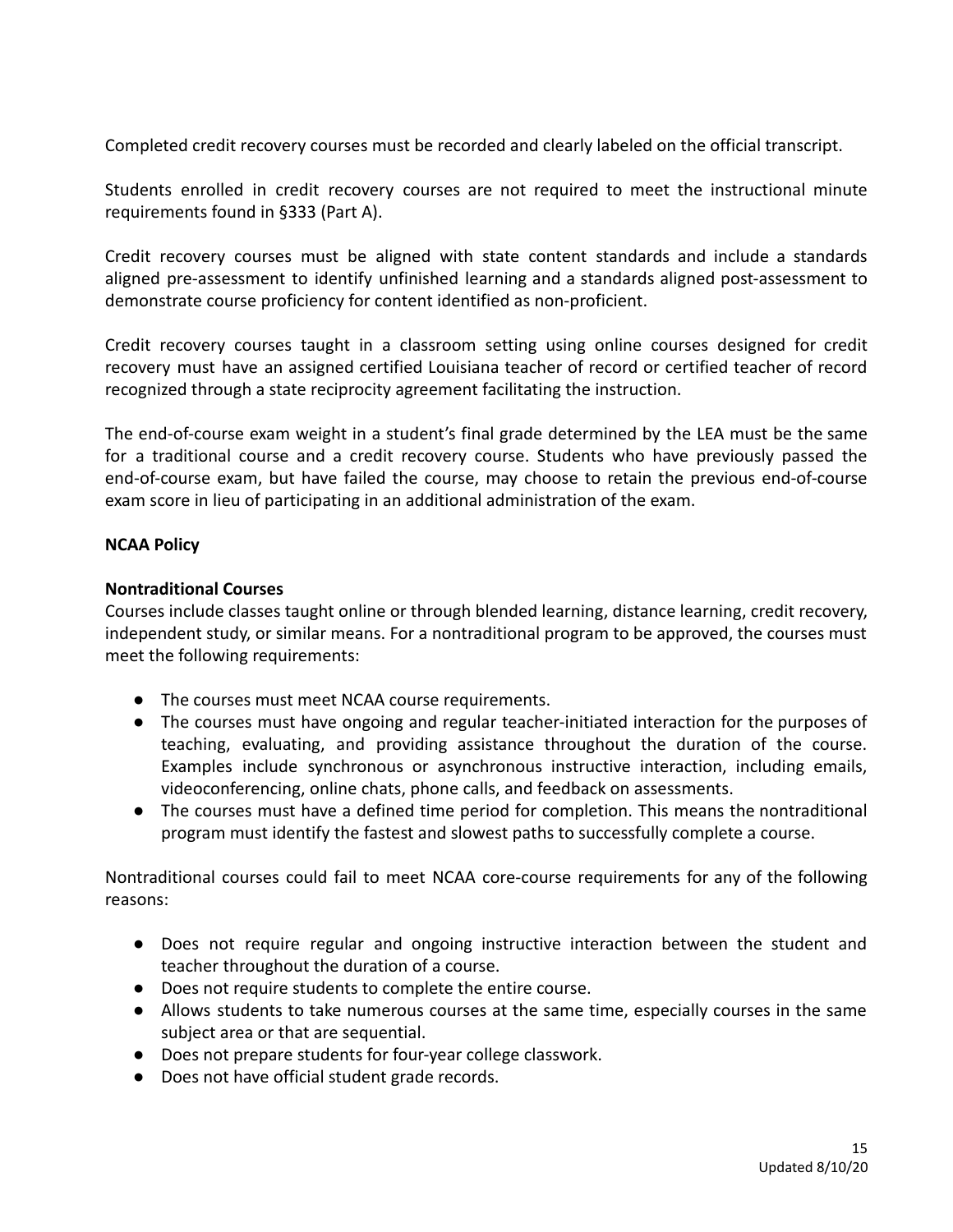#### **Information for school administrators**

If a nontraditional course or program at your school has not yet been reviewed by the NCAA, please contact the NCAA Eligibility Center to begin the review process.

#### **Credit recovery programs**

For a credit recovery program to be approved, the courses must meet the following requirements:

- The courses must meet NCAA core-course requirements, and in some instances, nontraditional course requirements.
- The school must follow its credit recovery policies, regardless if the student is an athlete. The NCAA Eligibility Center may request the school's policy, if necessary.
- The credit recovery courses should be clearly identified as such on the high school transcript.
- Repeated courses must be substantially comparable, qualitatively and quantitatively, to the previously attempted course.

#### **Distance and E-Learning Environments**

Coursework completed via distance learning during the spring and summer of 2020 will not require a separate review. This guidance applies to students seeking college eligibility.

Students are encouraged to complete their NCAA-approved core-courses through the channels of instruction provided or recommended by their school, district, or state department of education.

#### *In the space below, please describe any local policies or additional considerations used to determine the promotion of students in Grades 9 and above and to support their attainment of a high school diploma.*

Grade placement and promotion is based on the number of credits a student earned:

- Grade 9 = student has passed 8th grade
- Grade 10 = student has completed 1 year of high school, earned 6+ credits with at least 4 required courses for the student's diploma track
- Grade 11 = student has completed 2 years of high school, earned 12+ credits with at least 8 required courses for the student's diploma track
- Grade 12 = student has completed 3 years of high school, earned 18+ credits with at least 12 required courses for the student's diploma track

Grade placement in grades 9 - 12 for students with disabilities pursuing a Certificate of Achievement is either determined by the number of years in high school and/or the IEP team. Grade placement for students working on a LEAP Connect diploma pathway is determined by the number of years in high school and/or the IEP team. All students attending Opportunities Academy are placed in the 12th grade.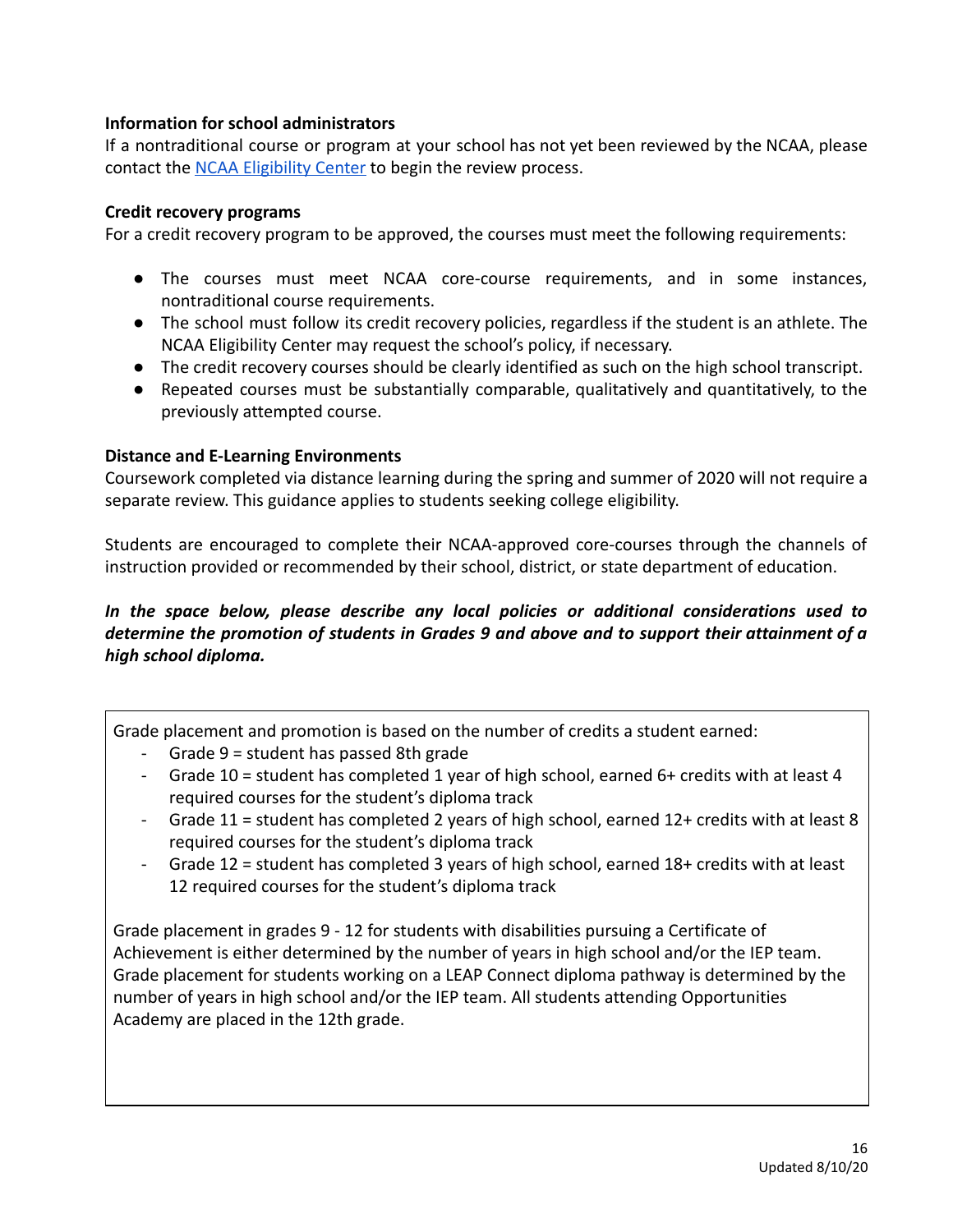Exceptions to any of the above requirements may be made if a child is able to complete the required course requirements for graduation within the school schedule and number of semesters left remaining prior to graduation. These cases will be reviewed individually. Collegiate Academies, in partnership with the student and families, will make every effort to create a schedule and Individual Graduation Plan that allows a child to graduate within 4 years.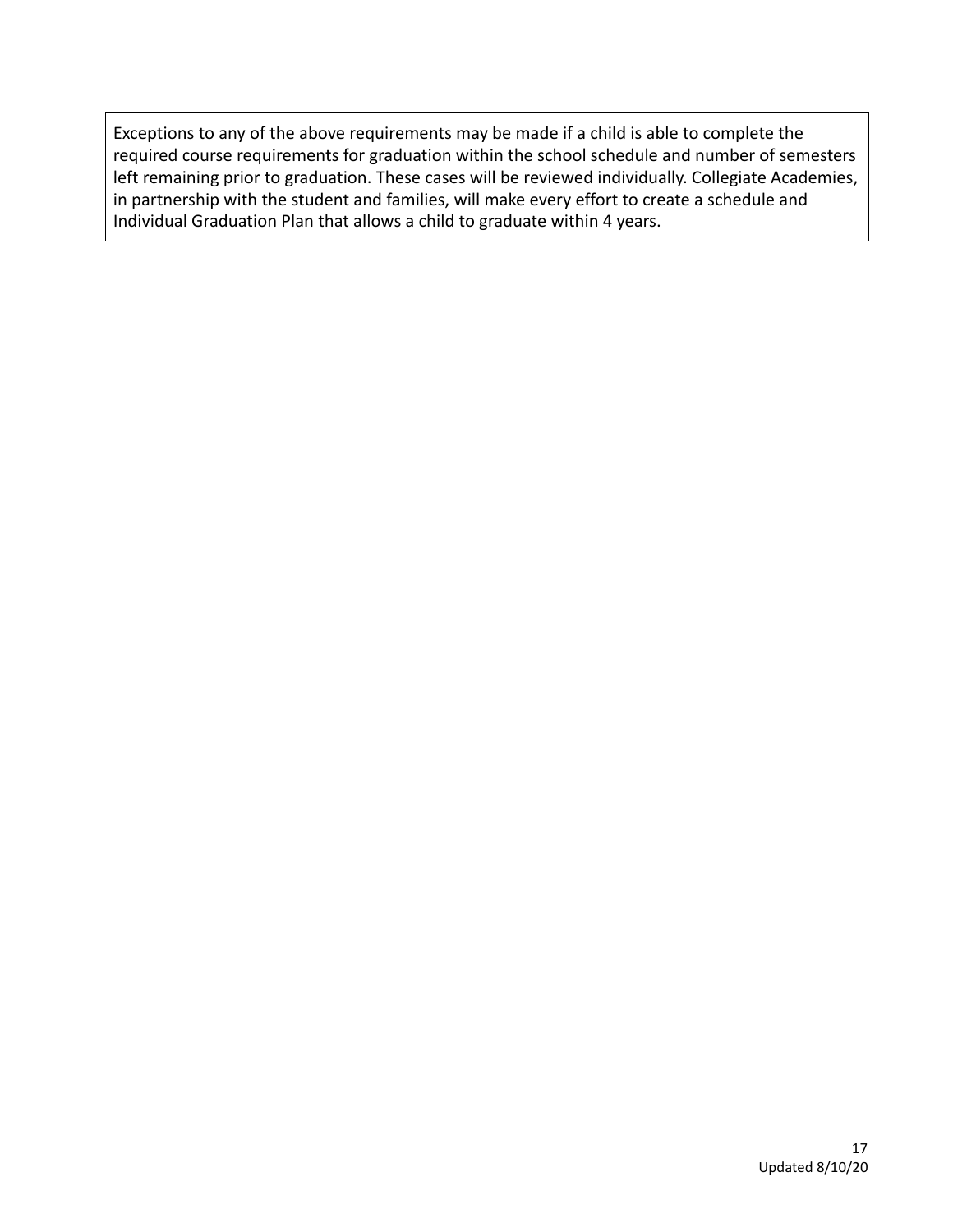## Support for students

#### **School year support**

The individual academic plan for each student identified in §701 of BESE Bulletin 1566 will outline the responsibilities of each party for students who have failed to achieve the standards by the end of fourth grade.

The LEA will design and implement additional instructional strategies to move the students to grade-level proficiency by providing at least two of the following, which will be documented in the individual academic improvement plan:

- The student is placed in the classroom of a teacher who has been rated "Highly Effective" pursuant to his/her most recent evaluation or has achieved a value-added rating of "Highly Effective" pursuant to his/her most recent evaluation, or has documented evidence derived from state summative assessments of improving the academic performance of students having individual academic improvement plans in the past.
- The student completes summer remediation.
- Additional instructional time is provided during or outside of the school day to expose the student to high-quality instruction. This will not result in a student being removed from English language arts, mathematics, science, or social studies courses.
- The student is provided access to on grade-level instruction that is aligned to Louisiana State Standards, which may include some below grade-level content and support needed to address the student's identified weaknesses.
- **●** Remediation programs used throughout the school day and school year will not account for more than 35 percent of total instructional minutes.

The LEA will offer, at no cost, extended, on-grade level instruction through summer remediation to students who did not take the spring LEAP tests or who failed to meet the standard set forth in §701 and §703 of BESE Bulletin 1566. The LEA will provide transportation to and from the assigned remediation summer site(s) from, at a minimum, a common pick-up point.

Students with disabilities attending summer remediation will receive special supports as needed.

#### **Summer remediation**

Pursuant to state law (R.S. 17:24.4), LEAs shall continue to offer summer remediation to any student not meeting promotion standards as determined by BESE. Summer remediation programs will meet all of the following requirements:

- Uses curriculum determined by the Louisiana Department of Education to fully align to Louisiana State Standards (Bulletin 141 – *Louisiana Standards for English Language Arts* , Bulletin 142 – *Louisiana Standards for Mathematics* , Bulletin 1962 – *Louisiana Science Content Standards* , and Bulletin 1964 – *Louisiana Social Studies Content Standards* ).
- Utilizes teachers rated "Highly Effective" pursuant to the teacher's most recent evaluation or have achieved a value-added rating of "Highly Effective" on the most recent evaluation.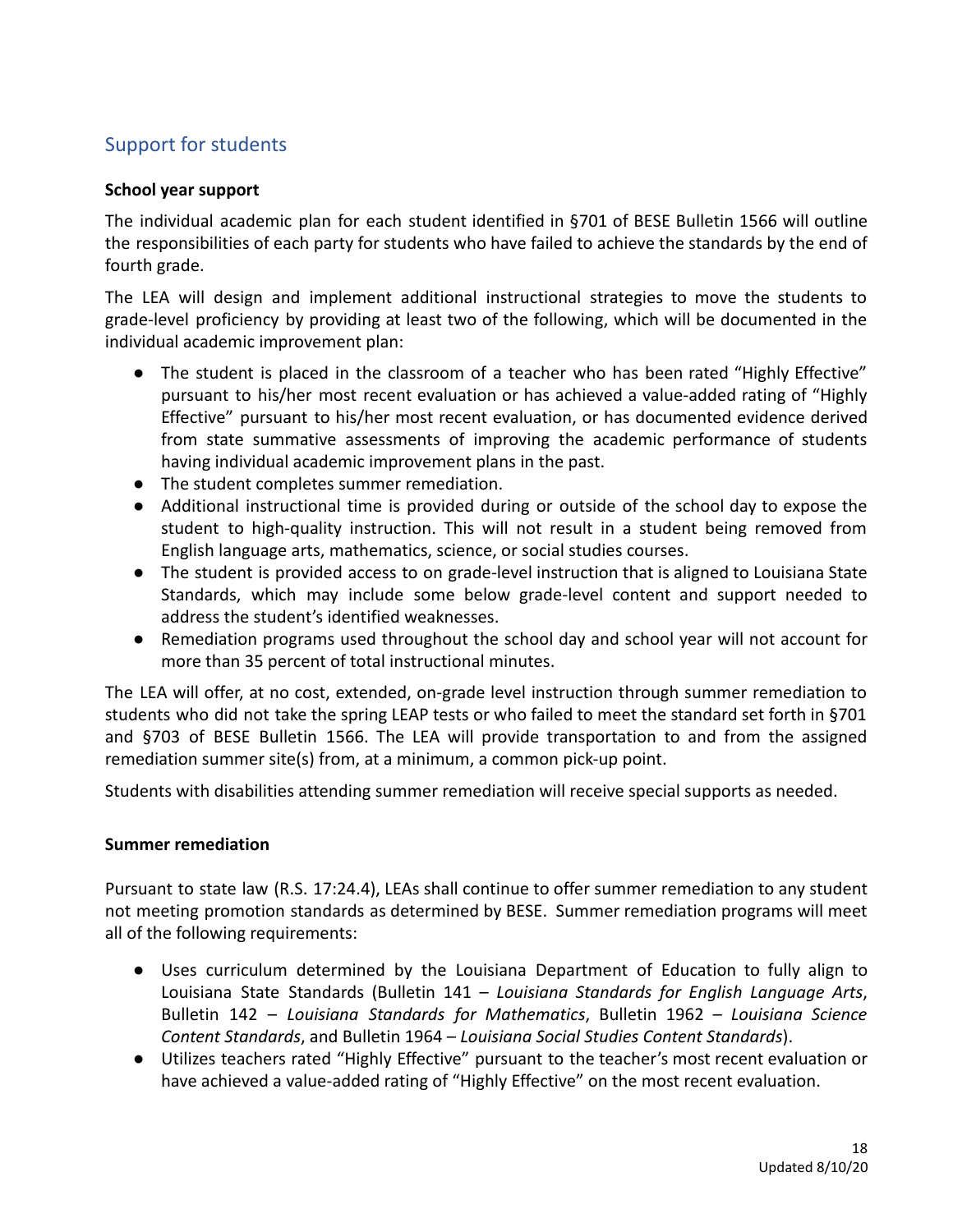● Limits remedial (below grade-level) instruction to only necessary and focused skills as identified from top-quality assessments and does not account for more than 35 percent of the total summer remediation instructional time.

## Promotion and placement of certain student populations

#### **Students with disabilities**

Students with disabilities attending summer remediation shall receive special supports as needed.

IEP teams shall determine promotion to the next grade level for a student with a disability who fails to meet state or local established performance standards for the purposes of promotion. Such determination shall be made only if, in the school year immediately prior to each grade level in which the student would otherwise be required to demonstrate certain proficiency levels in order to advance to the next grade level, the student has not otherwise met the local requirements for promotion or has not scored at or above the basic achievement level on the English language arts or mathematics components of the required state assessment and at or above the approaching basic achievement level on the other (Bulletin 1530 §403).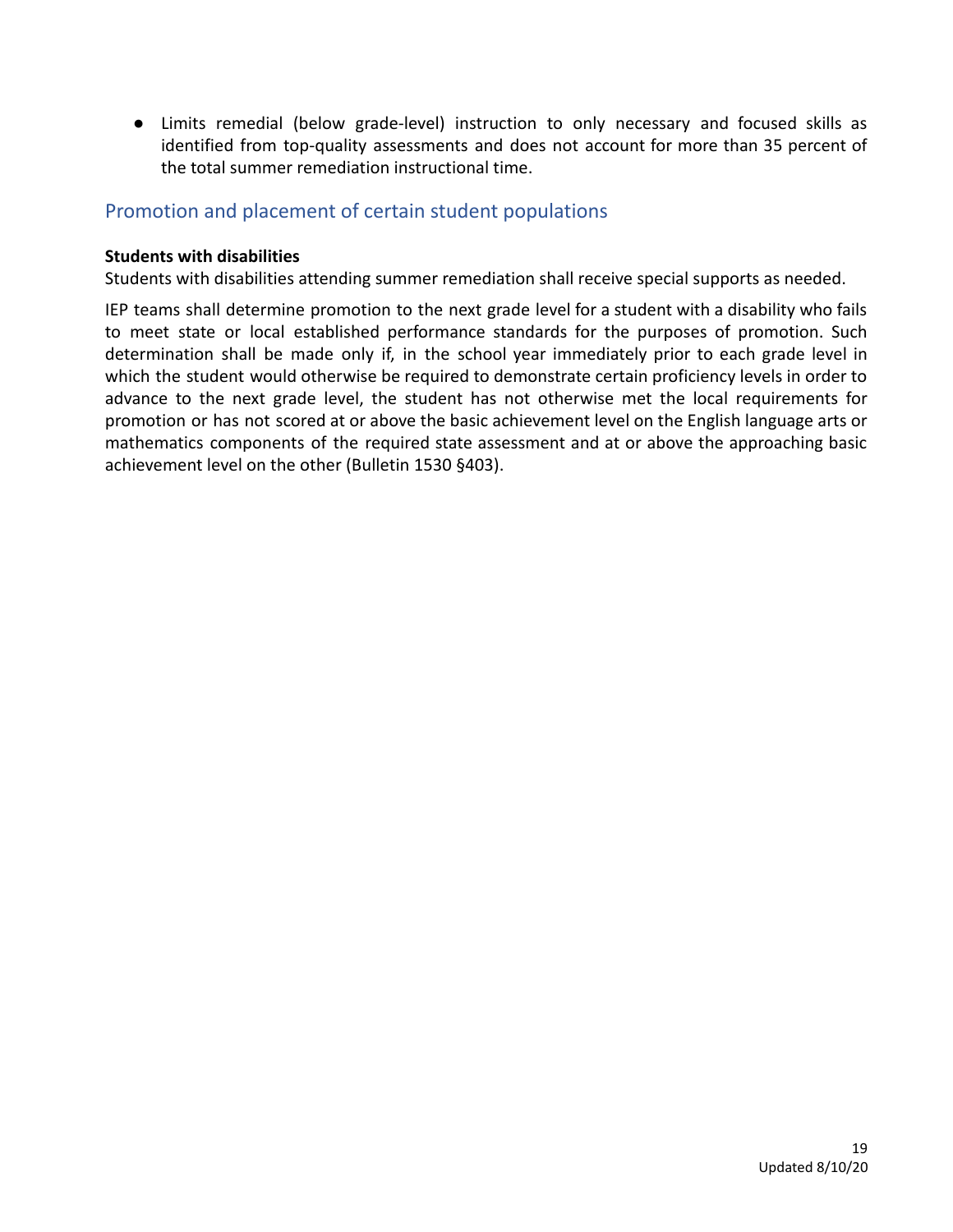#### **English learners**

The requirements of Title VI of the Civil Rights Act of 1964 are as follows:

- Establish procedures to identify language minority students.
- Establish procedures to determine if language minority students are Limited English Proficient.
- Establish procedures for age-appropriate placement and determine the specialized language services or program the district will use to address the linguistic and cultural needs of the Limited English Proficient student.

Limited English Proficient (LEP) students shall participate in the statewide assessments pursuant to Bulletin 118. Increasing the expectations for the academic content that students must master in grades K-12 requires a parallel increase in expectations for English language acquisition.

- Establish procedures to monitor former Limited English Proficient students for two years.
- Ensure that no LEP student shall be retained solely because of limited English proficiency.

#### *In the space below, please describe any local policies or additional considerations related to the promotion and placement of students with disabilities, English learners, or other student populations.*

#### **Students with disabilities**

Alternate pathways may be available for promotion and placement for students with disabilities, which will be determined by the student's IEP team.

#### **Placement**

Classroom placement is an IEP decision and is based on student need. It takes into consideration student need in development areas and is not based solely on classification or another single area.

#### **English Learners (ELs)**

All new-to-CA students are given a Home-Language Survey upon enrollment to a Collegiate Academies school.

Students who are transferring from within Louisiana and are flagged via the Home Language Survey as having a native language other than English must be screened to determine their EL status. State assessment systems will be reviewed to determine if they've previously demonstrated proficiency on the ELPT.

If students have demonstrated proficiency on the ELPT based on state standards, they are not designated as having EL status; however, unless they demonstrated proficiency more than two years prior to entry, these students should be monitored for two years.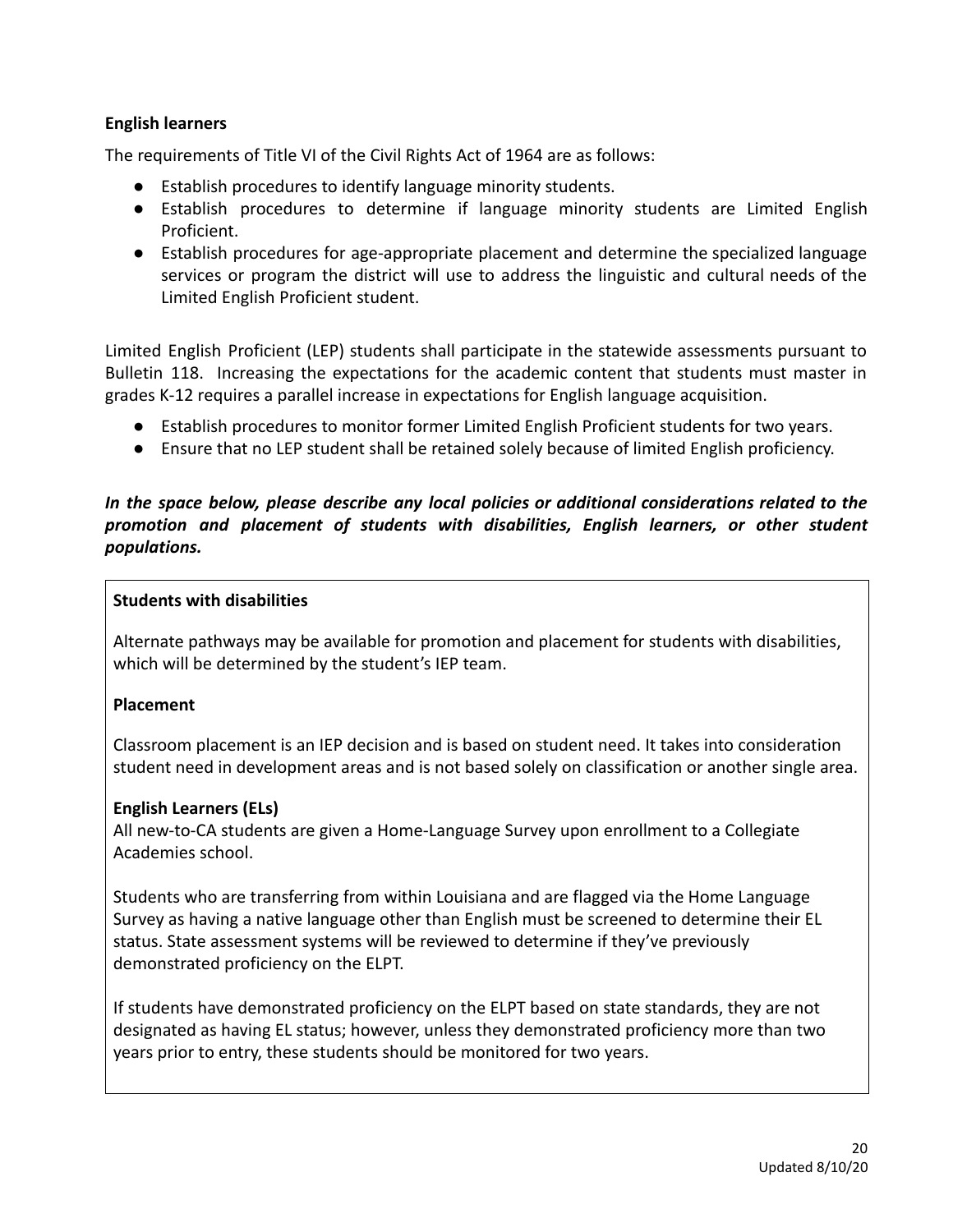If the student didn't demonstrate proficiency on the ELPT, they are designated as an English Learner and will be given the Language Acquisition Scales to determine their current level of proficiency across the reading, writing, speaking, and listening domains. Placement in ESL programming will be based on the student's current level of proficiency, and an aligned Language Acquisition Plan will be developed with parents to outline the student's programming.

Scholars who are new to Louisiana and are flagged via the Home Language Survey as having a native language other than English must be screened for proficiency. The first step is to conduct family interviews to determine if a student predominantly speaks English. If the family confirms that the student predominantly speak English, then the student is not classified as EL. If parents confirm that the student does not predominantly speak English or are unsure, the student will be given the state ELPS screening assessment. If the student scores below a 4 (proficient) on any one of the four domains (reading, writing, speaking, listening) tested, the student is designated as an EL.

Once a scholar is designated EL, parents will be notified via the Title III Notification letter within the following time periods:

- Within 30 days of school starting if enrolled at beginning of year; or
- Within two weeks of assessment, if enrolled later

The Title III letter informs parents of the test results and their right to refuse EL Programming Services. However, every scholar designated as EL must take the ELPT regardless of whether they participate in EL programming.

Schools will not wait for parent permission to begin services; services will be provided unless and until a parent affirmatively opts out.

Students are diagnosed for both basic academic needs and language acquisition needs and placed into aligned courses that are designed to meet any skill deficits along with access to grade level content. If students are in need of additional specialized services or programs, the Director of Student Support and the ESL chair identify these services and programs and ensure they are implemented in the classroom and/or are appropriately incorporated in the scholars' schedule. Progress Monitoring of reading and the components English acquisition is done to ensure adequate progress is being made. Interim Assessments are used in all typical PPP course progressions to ensure the scholar is successful with needed accommodations and modifications according to their Language Acquisition Plan (LAP).

## Alternative education placements

Alternative schools/programs serve students who are not succeeding in the traditional educational setting and offer a venue that aids in preventing these students from dropping out of school. Alternative schools/programs provide educational and other services to students who have a variety of behavioral and other needs that cannot be adequately met in a traditional school setting. (Refer to Bulletin 741, §2903 and Bulletin 131)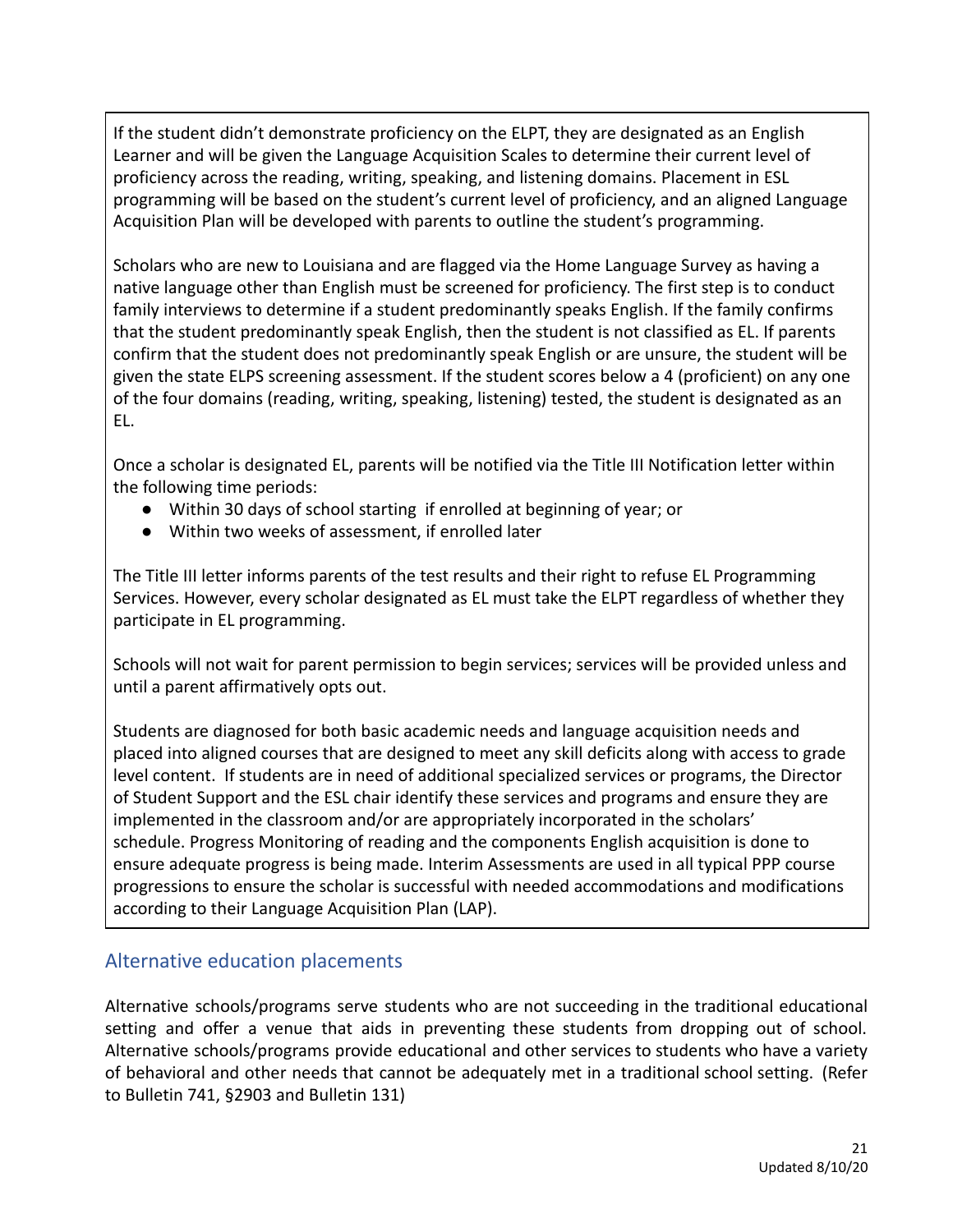*In the space below, please describe the LEA's policies for placement of students in an alternative program or school, including any promotion policies that may differ from what was provided above.* 

All promotion decisions will be based on the criteria outlined in the Pupil Progression Plan.

The School Leader will consider alternatives to student regular placement after a careful review of student data by the Student Building Level Committee (SBLC) or the Individual Education Plan (IEP) Team to determine what is in the best interest of the student. Factors of consideration include, but are not limited to, age, safety, academic and discipline records. Parental notification and consultation will take place in all instances.

In some cases, students with IEPs will be eligible for temporary placement in an alternate program designed to meet the needs of students who demonstrate the need for more intensive therapeutic and/or behavioral support. Alternative placement in an approved therapeutic program provides special education services to address the needs of those students whose IEP's determine that after documented interventions, significant emotional or behavioral issues indicate a need for intensive behavioral programming. The primary focus of this setting is to provide a smaller group setting with particular emphasis on social skills training before transitioning these students back to their primary school. This aspect of the program is provided to students in 9th-12th grades as stated in their IEP.

If a student with an IEP is found to be in need of an alternative setting, an emergency IEP meeting will be held to determine a plan to provide FAPE. The LEA is responsible for providing FAPE and seeking an alternate setting.

FAPE Essential Elements

The provision of FAPE will include the following essential elements, as it applies to individual cases:

Description of the following:

- 1. Site (where removal will be served)
- 2. Program [i.e., type of class(es), instructional minutes]
- 3. Related Service(s), if appropriate (minutes, frequency, type of provider)
- 4. Provider(s)

#### Documentation, to include the following:

- 1. Parent Notice Letter
- 2. OSS count tabulated with FAPE timeline
- 3. Service Logs

Unique circumstances, if applicable, such as: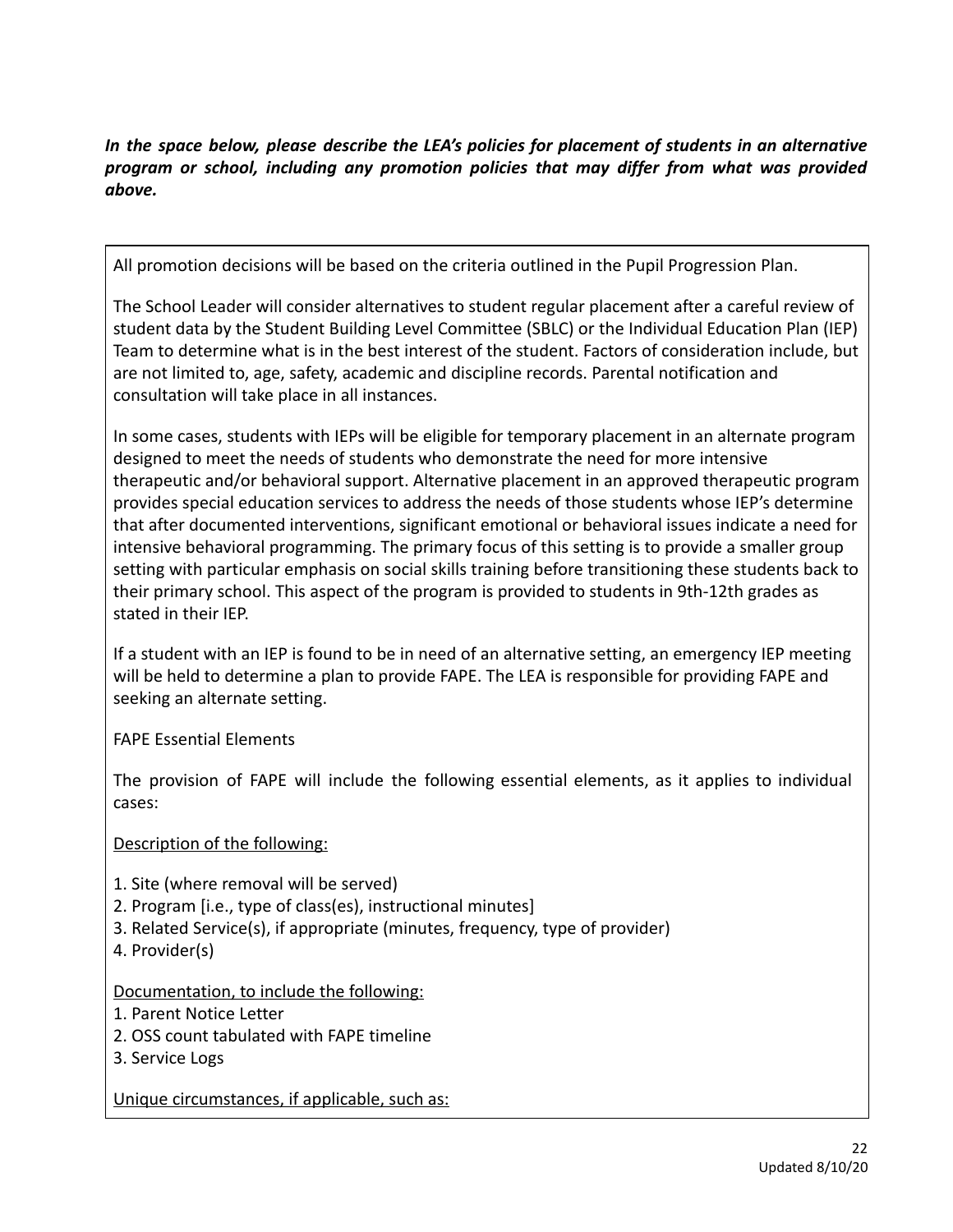## 1. Specialized equipment

2. Facilities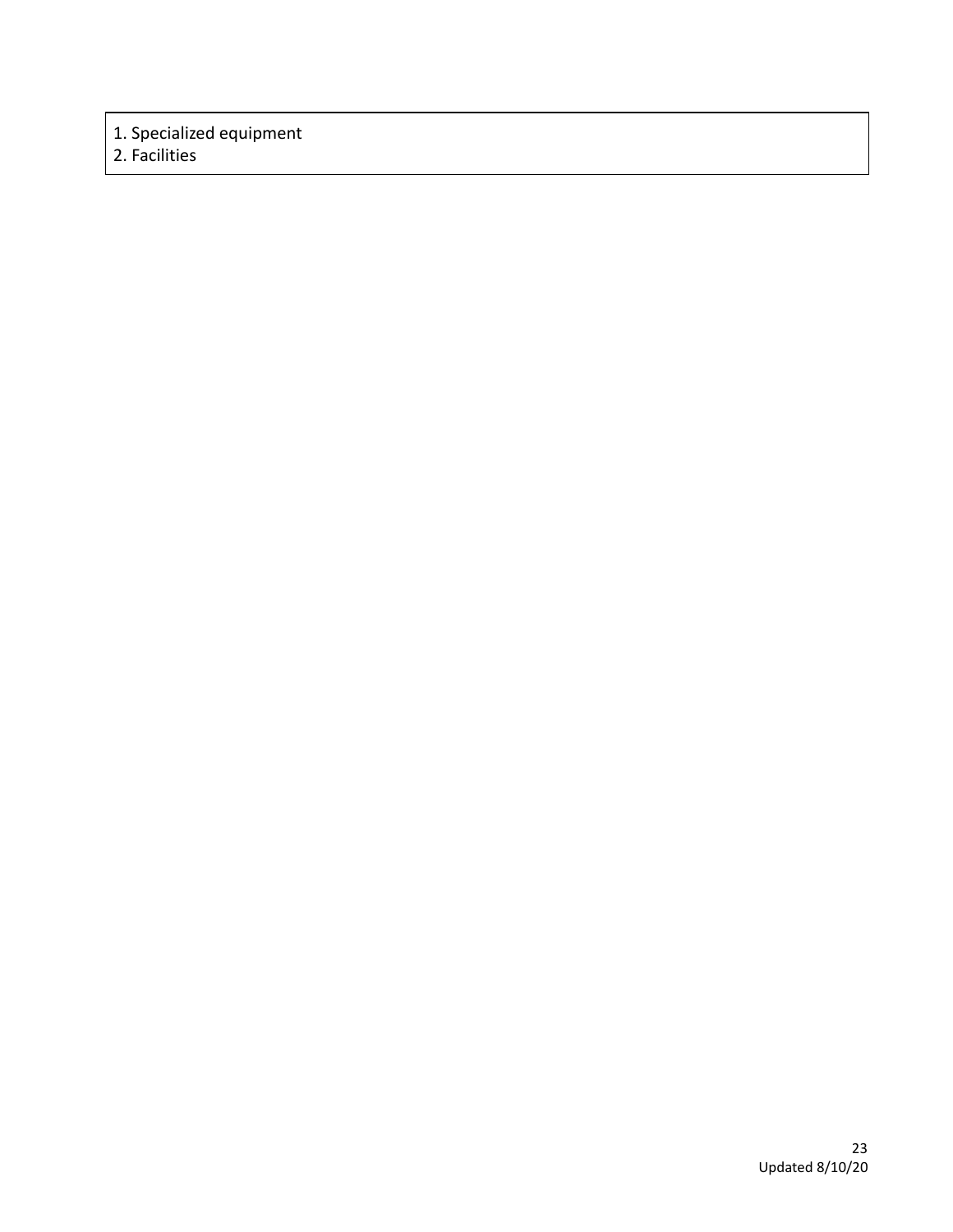## Due process related to student placement and promotion

*In the space below, please describe the LEA's due process procedures related to student placement for regular education students, students with disabilities having an Individualized Education Program plan, and students having an Individual Accommodation/Section 504 plan.* 

#### **Regular education students:**

Each student will be enrolled in a TOPS-diploma schedule designed based on student need. Each student will be enrolled in a schedule to earn up to 8 Carnegie units per year. All students take core courses (English, Math, Science and Social Studies) along with Elective courses. Course and grade placement will be determined based on student need and accumulation of credits in accordance with this policy. A request for a change or reconsideration of decisions relative to a student's educational program, as provided for in the Pupil Progression Plan, can be made by a parent or guardian. The school leader will consider the request or refer the matter to the Student Building Level Committee (SBLC} when appropriate. The decision shall be communicated to the parents within three school weeks of the request. Parents may appeal that decision to the Chief of Schools or her designee. The Chief of Schools will make a recommendation to the Chief Executive Officer, who will make a final decision. Such requests must be submitted in writing and contain evidence to be considered.

#### **Students with disabilities:**

Due process procedures for qualified students with disabilities are consistent with those described in the approved Individuals with Disabilities Education Improvement Act (IDEIA 2004) and must be consistent with those defined in Title V of the Rehabilitation Act, 20 U.S.C. 794 and Bulletin 1706, *Regulations for Implementation of the Children with Exceptionalities Act*  (R.S.17:1941 et seq.)

#### **Section 504 students:**

Due process procedures for qualified students are consistent with the definitions set forth in Section 504 of the Rehabilitation Act of 1973 and included in the *Parental Rights for Exceptional Students* Booklet distributed to parents at the time parental permission is requested.

## Additional LEA policies related to student placement, promotion, etc.

*In the space below, please describe any additional LEA policies related to student placement and promotion, etc. that have not been addressed in other sections of this document. Note: This may include course pre-reqs, class ranking, etc.* 

**English Courses:** English courses in grades 9 and 10 are typically double blocked, meaning that most students will receive double the amount of English instruction than is required. This allows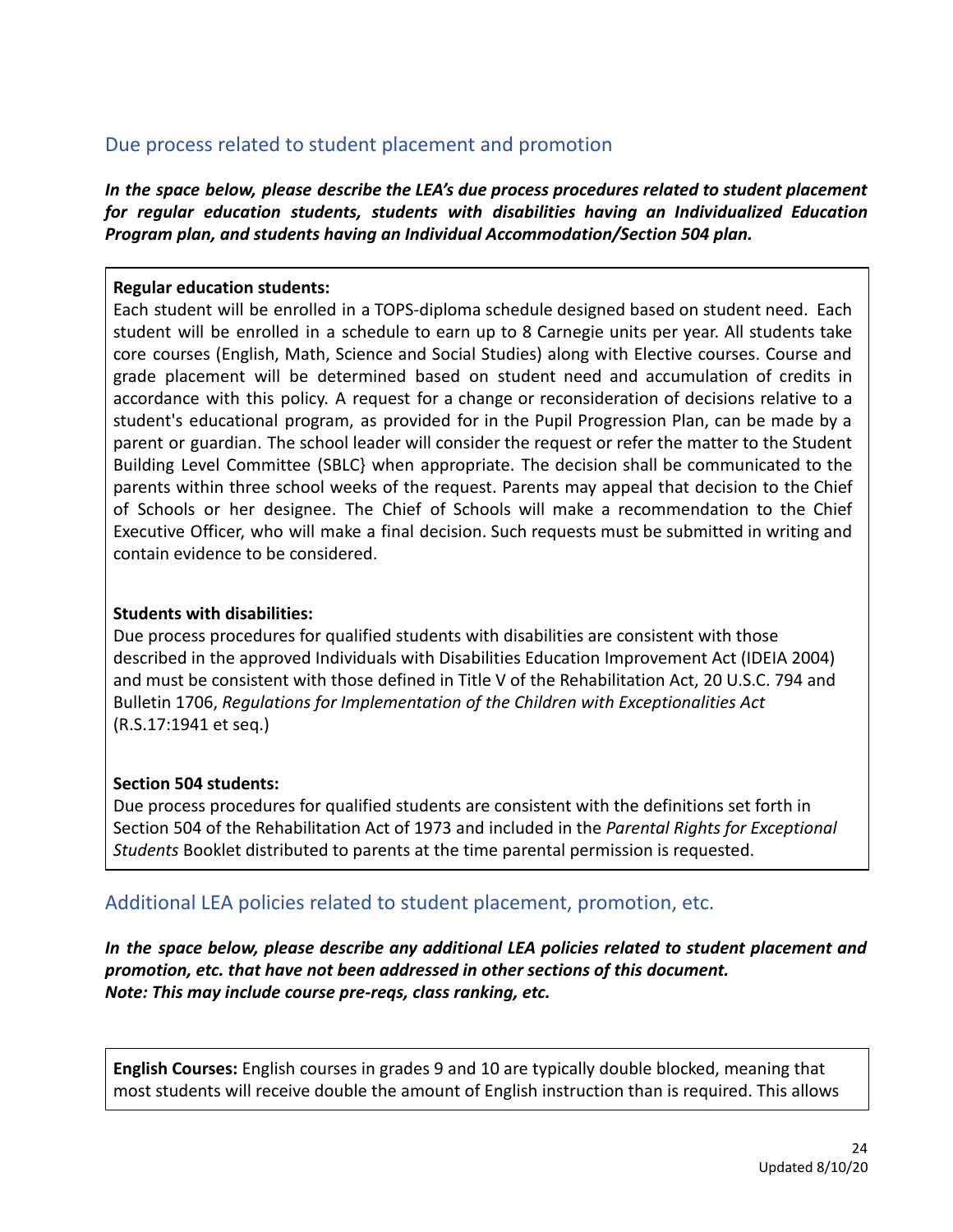for an increased time spent in complex text with accompanying writing tasks. In these cases, students will typically earn both an English and a corresponding Speech credit (i.e. English I will earn Speech I) because of the variety of standards covered in the course. However, if a student is lacking an English credit from a prior year the second block may be coded as the missing credit (i.e. English I and English II) given the similarity in ELA standards. Schools may also opt to single block English based on student needs and proficiencies. This could apply to an entire grade or a subgroup of students.

**Senior Year Social Studies:** Senior year social studies, Seminar in Social Justice, may be coded as Government, Economics, Civics, or Western Civilization depending on a student's needs to meet graduation requirements, as it covers standards across all courses.

**Proficiency Based Credit:** Carnegie units may be awarded based on demonstrated content mastery as opposed to a specific attendance requirement as detailed in Bulletin 741 [proficiency based credits]. Proficiency based credits are only allowed to be earned *before* a child is enrolled in a course [Ex: Student who speaks Spanish as first language may take a Spanish proficiency test at the beginning of a semester and earn credit]. Per state policy, a child *may not* be enrolled in a course, take a test, and earn credit.

**Distance Education:** Distance Education courses may be offered for Collegiate Academies students as outlined in Bulletin 741.

**Credit Recovery:** If a student takes a credit recovery course, then both courses remain on the student's transcript. The credit recovery grade will count in their cumulative grade point average. Per state policy, students will be able to take no more than 2 credit recovery courses in one academic school year and no more than 7 total credit recovery courses in order to graduate with a TOPS diploma.

**Summer School / Extended Instructional Time:** Schools may choose to offer extended instructional minutes for students who have not yet passed the courses required for promotion.

**Synchronous and Asynchronous Instructional Minutes:** Given the uncertainty of this year due to COVID 19, Collegiate Academies will ensure seat time requirements are met via a combination of synchronous and asynchronous minutes. The sum of these minutes will be used for seat time requirements for earning credit.

**Attendance Waivers:** During this uncertain time of COVID 19, there are many students and families that are adversely impacted and/or that need specific accommodations for health and other reasons. Therefore, Collegiate Academies will allow for attendance waivers that waive the requirement of attending synchronous classes via a waiver process. Students will instead be marked preset based on asynchronous work, given waiver approval.

#### **PE Credit via Co-Curricular Programming**

If a student earns 1/2 credit of PE via marching band, dance team, extracurricular sports, or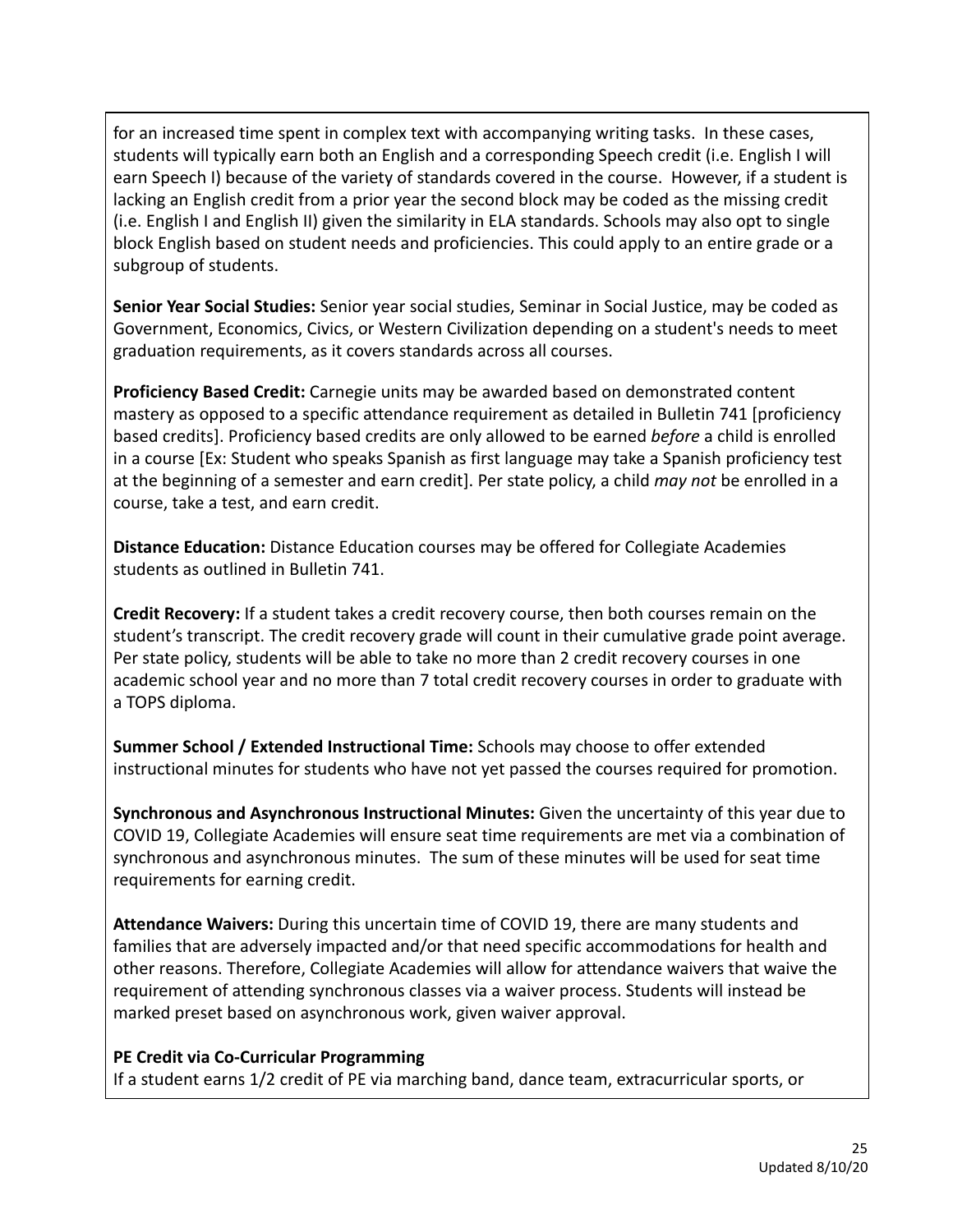cheerleading the course will be graded on a pass/fail scale.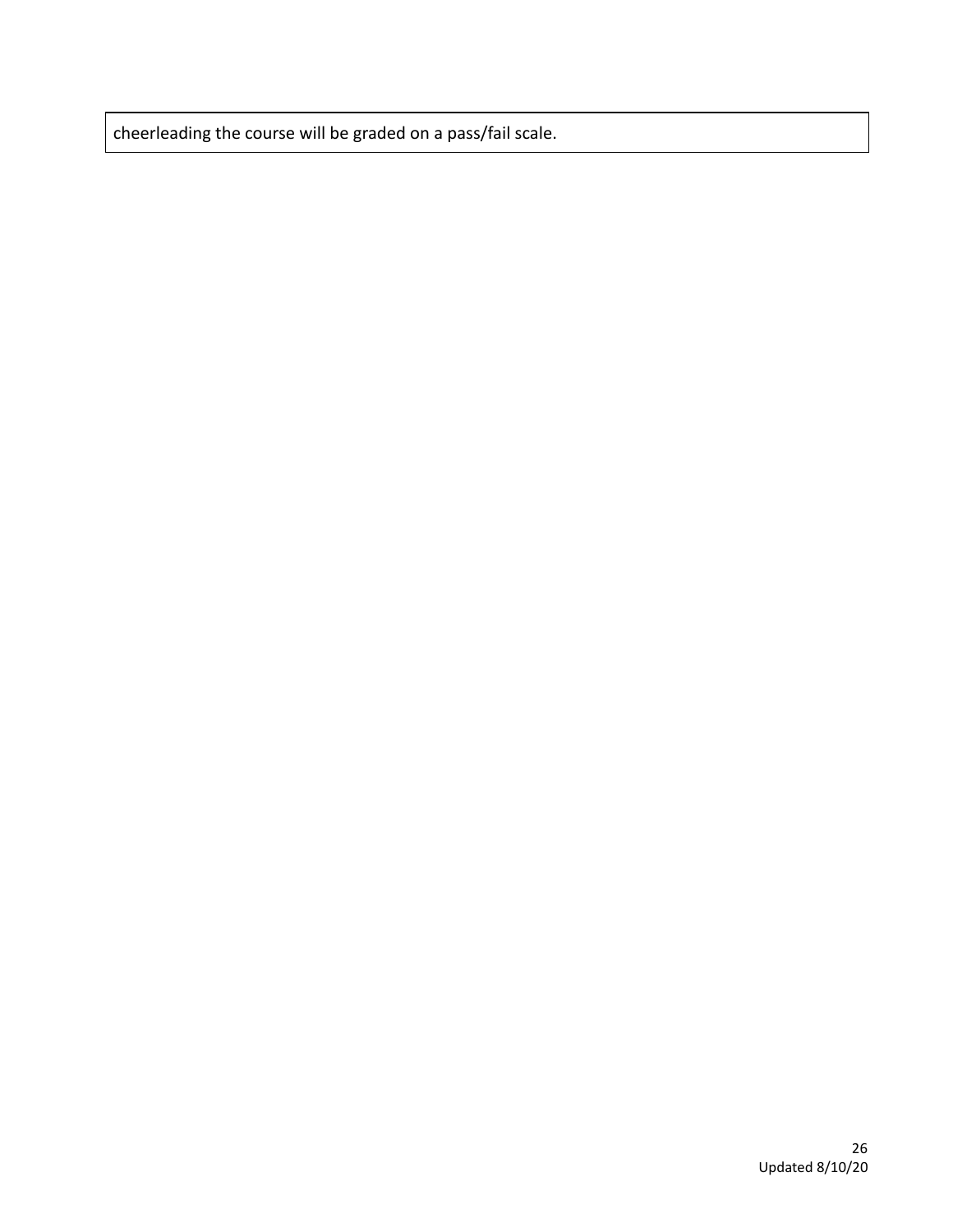## LEA assurances and submission information

Assurance is hereby made to the Louisiana Department of Education that this (insert name of LEA) \_\_\_\_\_\_\_\_\_\_\_\_\_\_\_\_\_\_\_\_\_\_\_\_\_\_\_\_\_\_\_\_\_\_\_\_\_\_\_\_\_\_\_\_\_\_\_\_ 2020-2021 Pupil Progression Plan has been developed in compliance with all applicable federal and state laws and regulations. If any local policy outlined in this plan conflicts with federal or state laws or regulations, I understand that federal and state laws and regulations shall supersede the local policy. Collegiate Academies

Date approved by local school board or governing authority: 8/19/20

Benjamin Marcovitz **Steven Rosenthal** Chief Executive Officer **Board President** 

\_\_\_\_\_\_\_\_\_\_\_\_\_\_\_\_\_\_\_\_\_\_\_\_\_\_\_\_\_\_\_\_\_\_\_\_ \_\_\_\_\_\_\_\_\_\_\_\_\_\_\_\_\_\_\_\_\_\_\_\_\_\_\_\_\_\_\_\_\_\_\_\_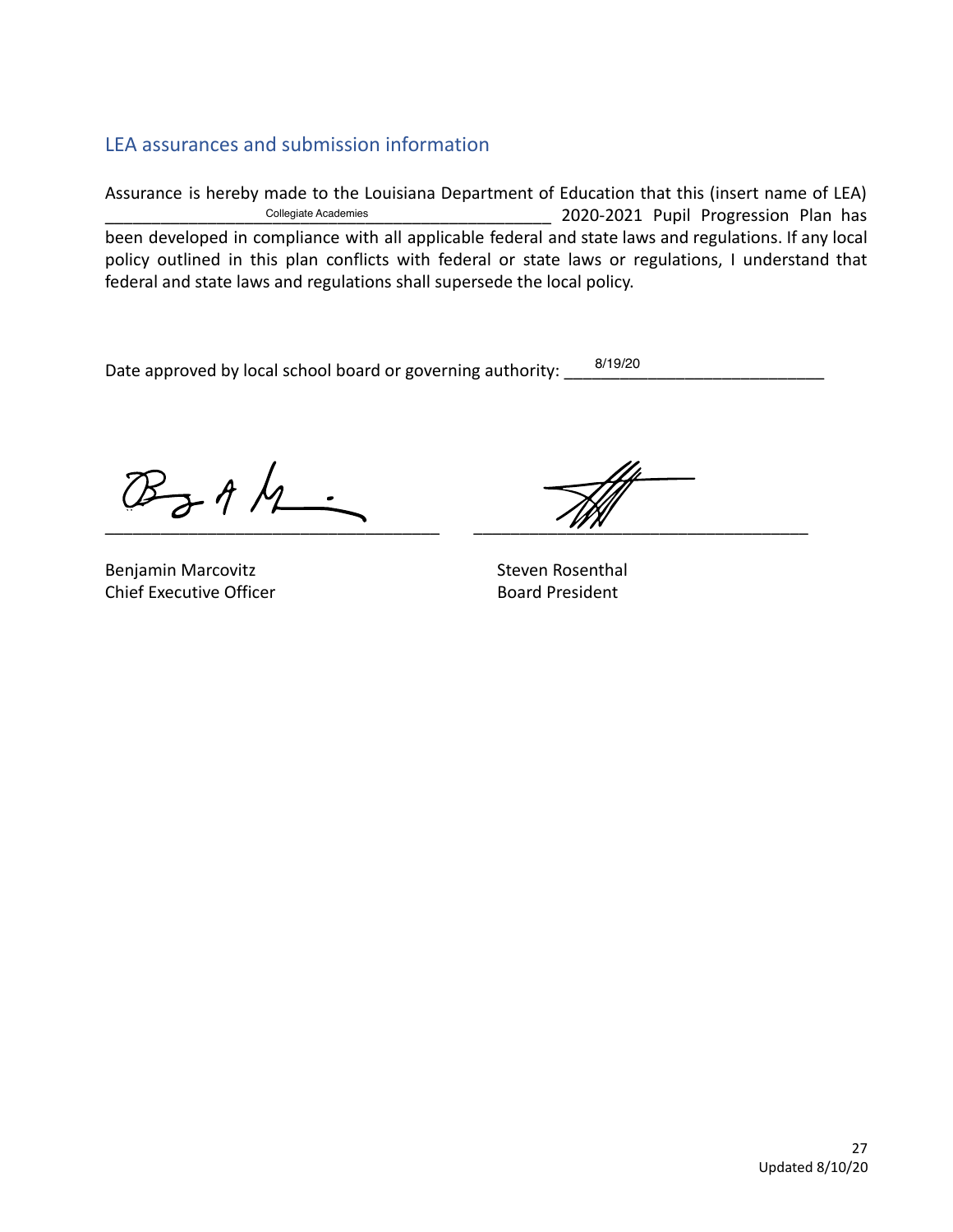#### **Committee of Leaders**

| Andrea Bond - Chief Academic Officer                                    |
|-------------------------------------------------------------------------|
| Anne Motley-Felter - Director of Data and Analytics                     |
| Anthony McElligott - Principal of Abramson Sci Academy                  |
| Ben Davis - Principal of Rosenwald Collegiate Academy                   |
| Ben Marcovitz - Chief Executive Officer                                 |
| Davis Zaunbrecher - Chief Operating Officer                             |
| Emma Donely - Senior Director of Teaching and Learning                  |
| Evan Stoudt - Principal of Livingston Collegiate Academy                |
| Jerel Bryant - Principal of George Washington Carver Collegiate Academy |
| Kelsey Lambrecht - Principal of Collegiate Baton Rouge Academy          |
| Margo Bouchie - Chief of Schools                                        |
| Rebecca Motley-Felter - Director of Student Support Compliance          |
| Rhonda Dale- Executive Director of Next Level Nola                      |
| Sophia Scott - Executive Director of Opportunities Academy              |
| Soraya Verjee - Chief Talent Officer                                    |

#### **Committee of Educators: Teaching Steering Committee**

Ateja Lewis <alewis@collegiateacademies.org>, Coral Peters <cpeters@collegiateacademies.org>, Chrissy Ragin <cragin@collegiateacademies.org>, Emma Gambaro <egambaro@collegiateacademies.org>, Kelly Herman <kherman@collegiateacademies.org>, Laura Dunn <ldunn@collegiateacademies.org>, Morgan Jones <mjones1@collegiateacademies.org>, Michael Zeininger <mzeininger@collegiateacademies.org>, Peter Wenstrup <pwenstrup@collegiateacademies.org>, TeAndrea James <tjames@collegiateacademies.org>, Yakira Levy <ylevy@collegiateacademies.org>, Dami Molumo <dmolumo@collegiateacademies.org>, Rebecca House <rhouse@collegiateacademies.org>,

#### **Committee of Parents: Parent Steering Committee**

Ericka Turner, Candalece Lambert, Rachell Williams, Corissa Foster, Liana Williams, Rosalind Condoll-Johnson, Latanya Vaughn

#### **Documentation of Presenting the 20-21 PPP at the Board Meeting**

<<insert GCAL picture>>